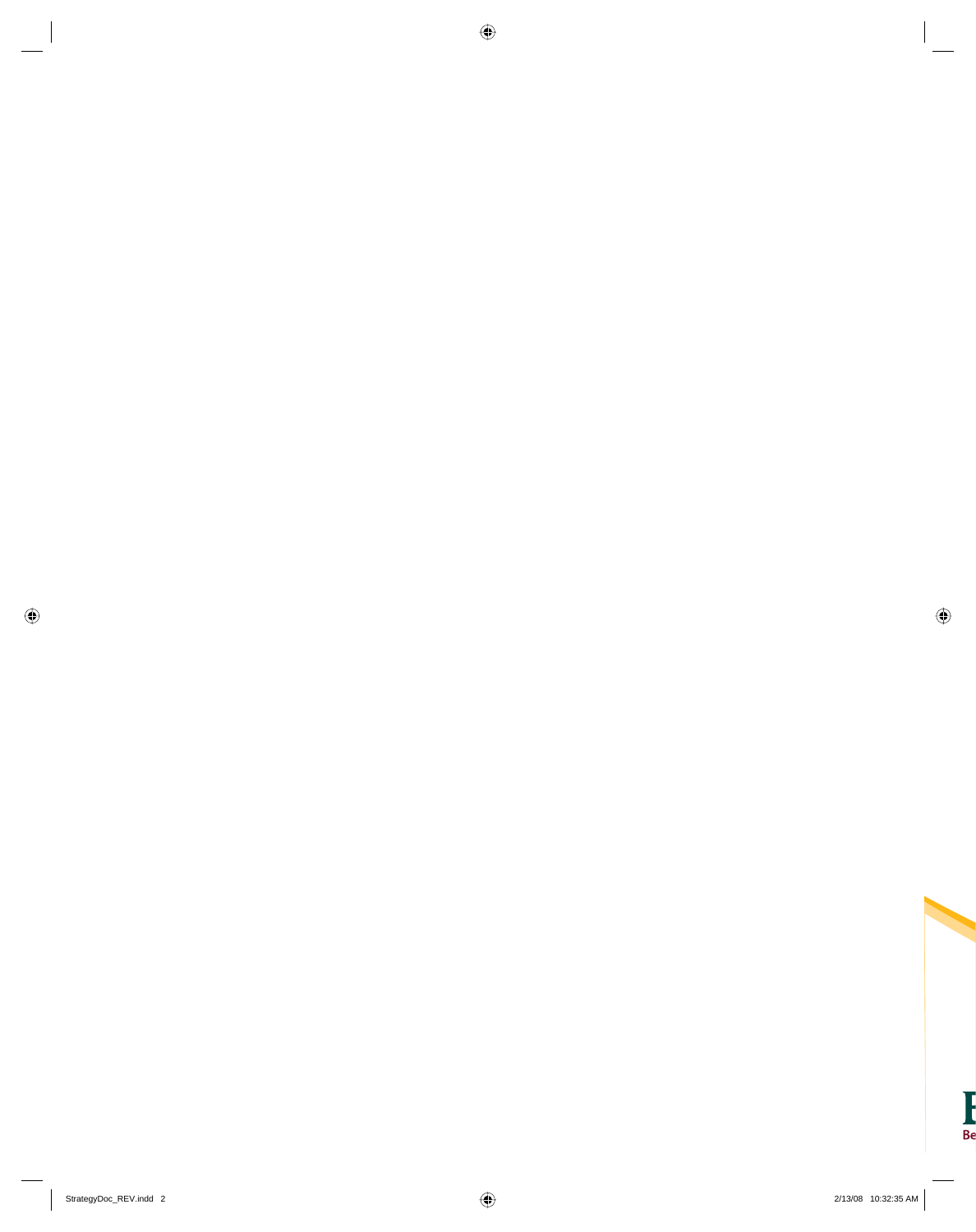## Table of Contents

| What we Heard from New Brunswickers  8                    |
|-----------------------------------------------------------|
|                                                           |
| The Population Growth Secretariat's Vision 10             |
|                                                           |
| Be our future: New Brunswick's Population Growth Strategy |
| Increasing and Targeting Immigration 12                   |
| Increasing Supports for Settlement Services  14           |
| Promoting Diversity and Multiculturalism16                |
| Retaining Youth through Engagement and                    |
| Repatriating Former New Brunswickers 18                   |
| Adopting Family-Friendly Policies 19                      |
| Marketing New Brunswick to the World20                    |
| Appendix A                                                |
|                                                           |

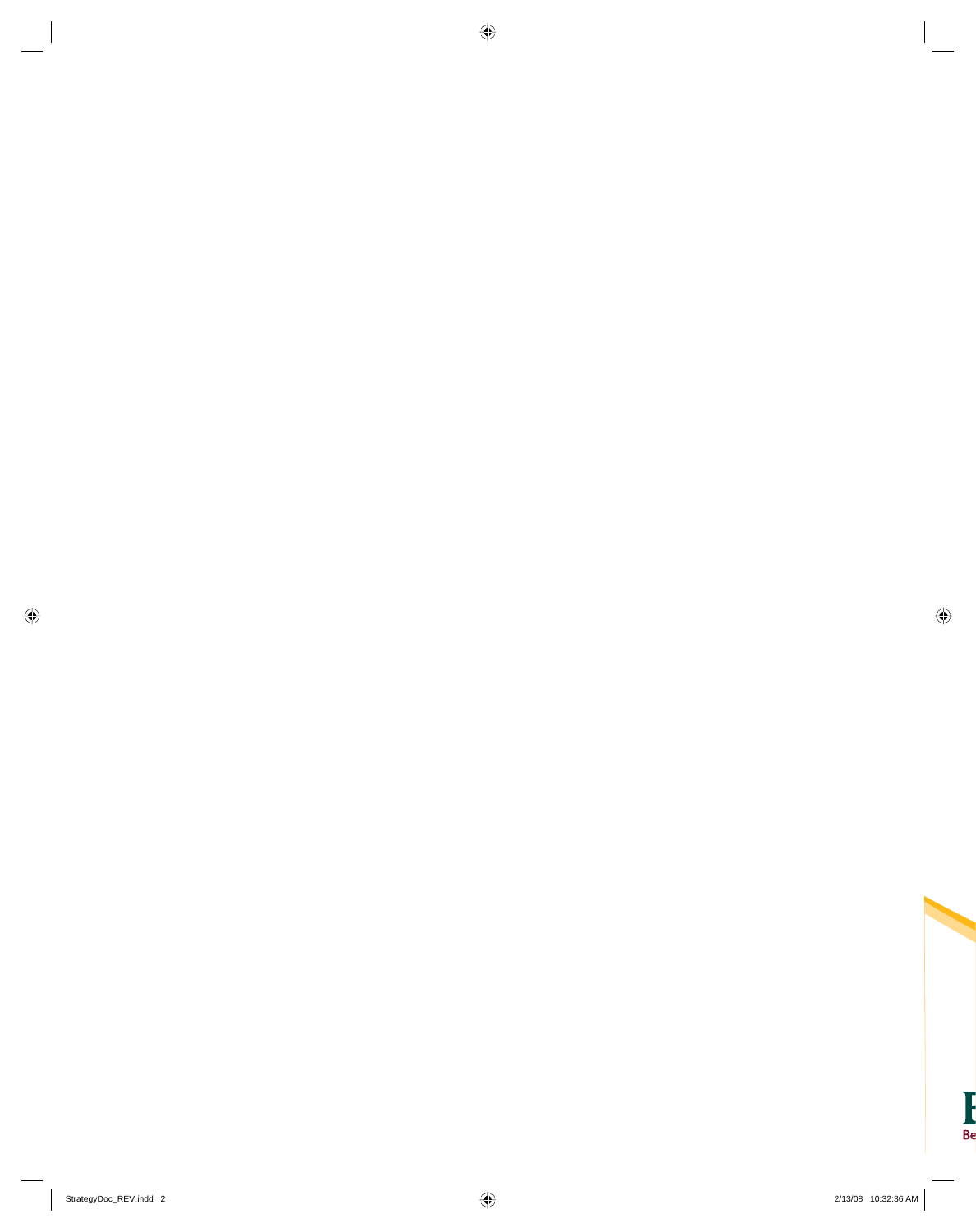### Message from Premier Shawn Graham



On behalf of the Government of New Brunswick, along with Greg Byrne, Minister Responsible for the Population Growth Secretariat, I am happy to present you with our province's firstever Population Growth Strategy.

The Population Growth Strategy outlined in the following document delivers our vision for addressing the demographic challenges currently facing our province, more specifically a declining and aging population. As a cornerstone of Our Action Plan to Be Self-Sufficient in New Brunswick, the strategy will serve as a road map to reversing that trend, and, in conjunction with other government initiatives and programs, help us reach our objective to be self-sufficient by 2026.

While immigration has been and will continue to be a key element of our province's future, the Population Growth Strategy is a comprehensive plan that encompasses equally relevant areas such as settlement and multiculturalism, retention, and repatriation as well.

Our government's vision for this province is one of economic growth, diversity and self-sufficiency, complemented by the lifestyle, natural beauty, safety and security that our province has always been known for.

This vision will be further enhanced by the continued contributions of immigrants from all over the world who will seek and find opportunity here, and whose diverse cultural and ethnic backgrounds will further enrich our strong heritage.

And finally, as a self-sufficient province with a diversified and stable economy, our youth will be encouraged to remain here and raise their families, while those who left to pursue opportunities elsewhere will feel compelled to come home.

While government has committed to confronting our province's demographic challenges head on, to be successful, we will require the input and commitment of our many partners. We realize the task, though difficult, is not insurmountable.

We look forward to working with New Brunswick communities, businesses, schools, post-secondary institutions and others to ensure that our population can and will grow as we work together to make our province the place to be and to achieve a bright and self-sufficient future for all New Brunswickers.

Hauen Draham

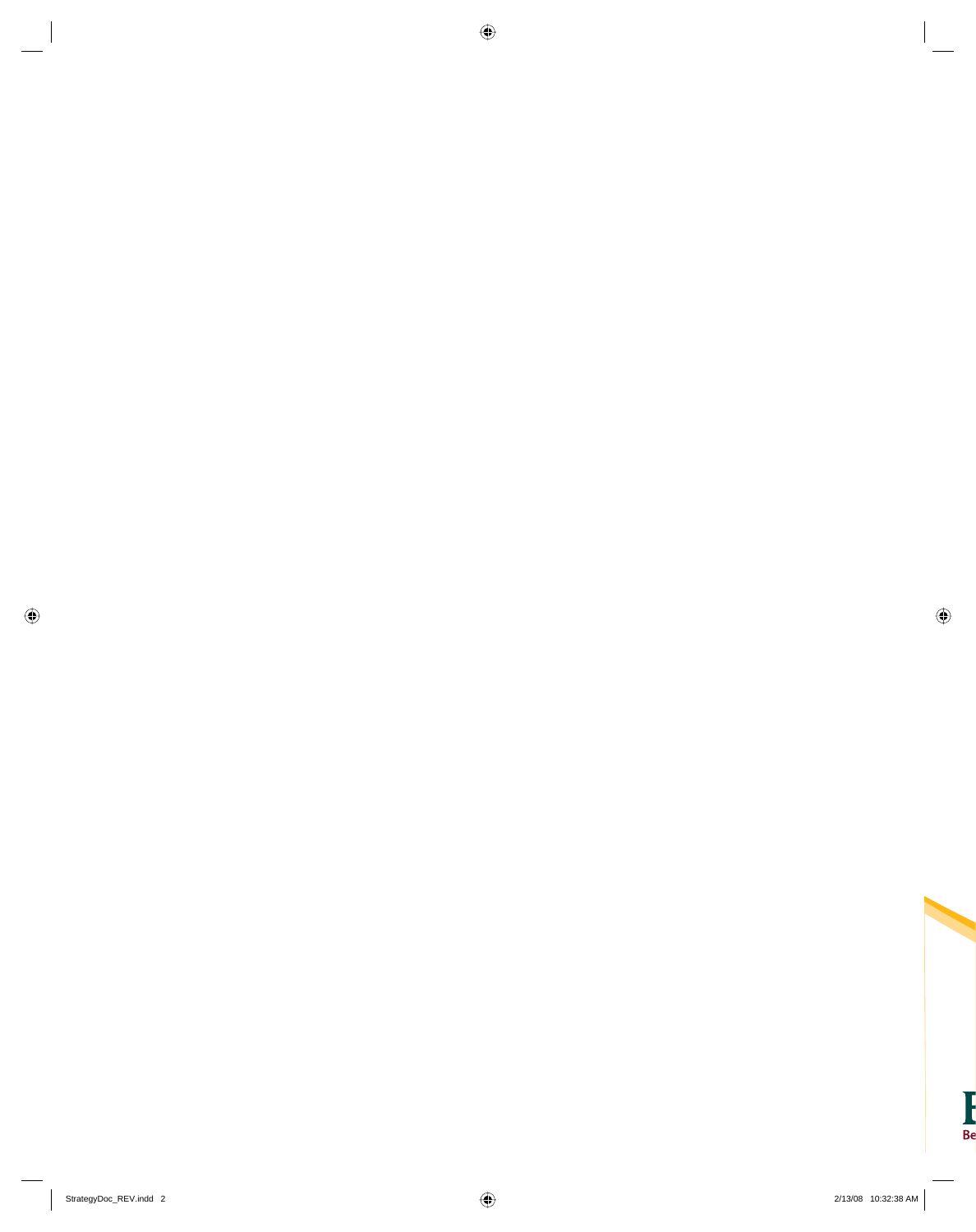### Message from Minister Greg Byrne



As Minister Responsible for the Population Growth Secretariat, I am pleased to introduce New Brunswick's Population Growth Strategy. The strategy incorporates broad public consultation, thorough research and government's recognition of the need to address, sooner rather than later, the significant demographic challenges we collectively face as we strive to achieve self-sufficiency.

In June 2007, our discussion paper, It's Time to Act, was released to encourage debate on the issue of population growth. Following that, the Population Growth Secretariat conducted public consultations in nine different communities across the province. While the ideas put forward during the consultation process were wide-ranging, some common themes did emerge and there was overwhelming support for the need to adopt a provincial population growth strategy.

This strategy incorporates input and advice of those who participated in the consultation process. It provides an overview of what we heard from New Brunswickers on the issue of population growth, as well as a set of guidelines, broad recommendations, and specific targets for reaching our objective.

While other Canadian provinces have adopted immigration strategies, we are the first to implement a comprehensive population growth strategy, of which immigration is one component. We are confident that the measures contained in the strategy will guide us as we seek to be welcoming to newcomers, retain our young people and welcome people home.

Taken together, these measures will help our province address potential skills shortages, create economic growth and ensure that our communities can be vibrant, diverse and healthy places to raise our families.

I would like to thank those who participated in the development of this strategy, and look forward to working with our partners as we begin to undertake this challenging and exciting initiative.

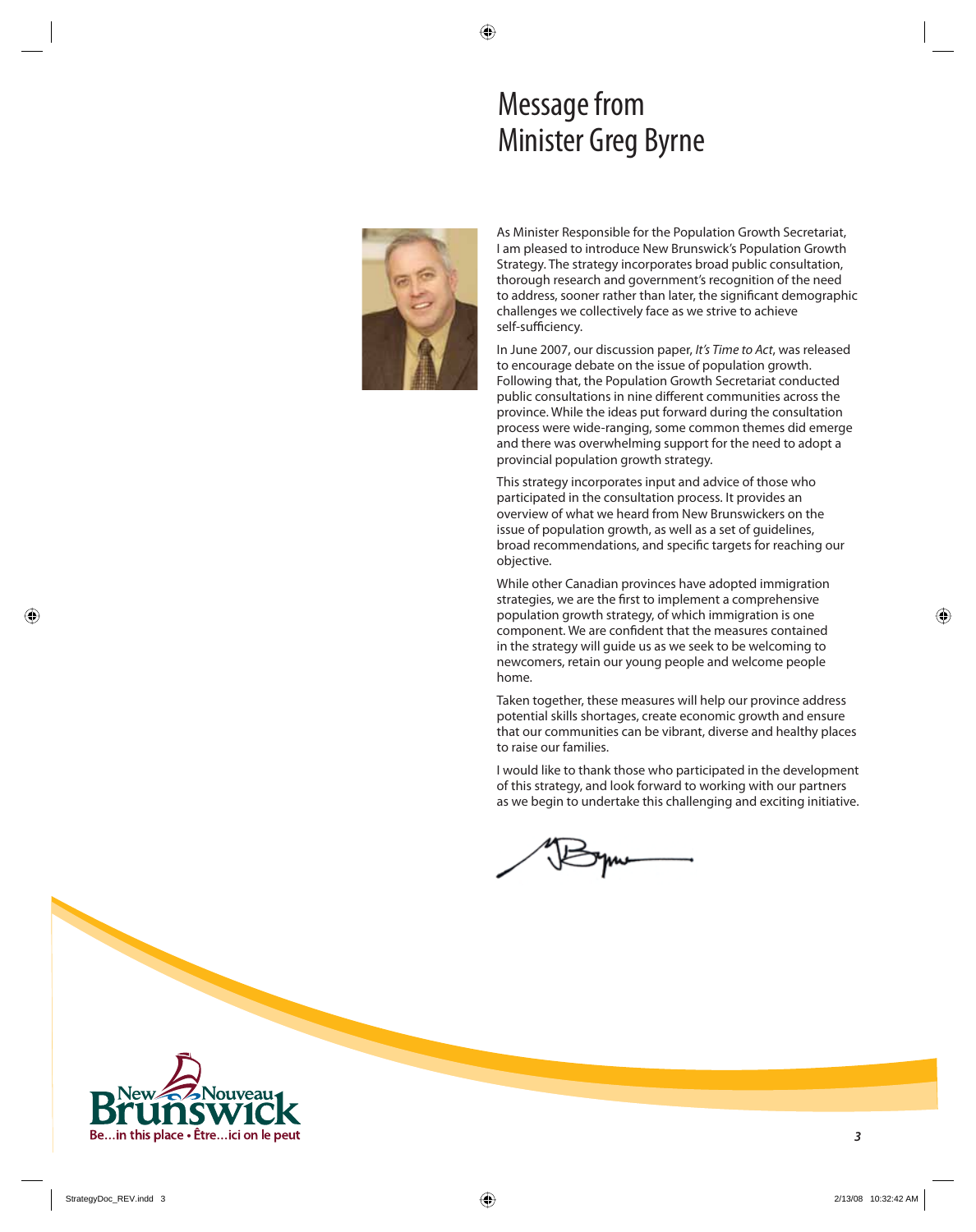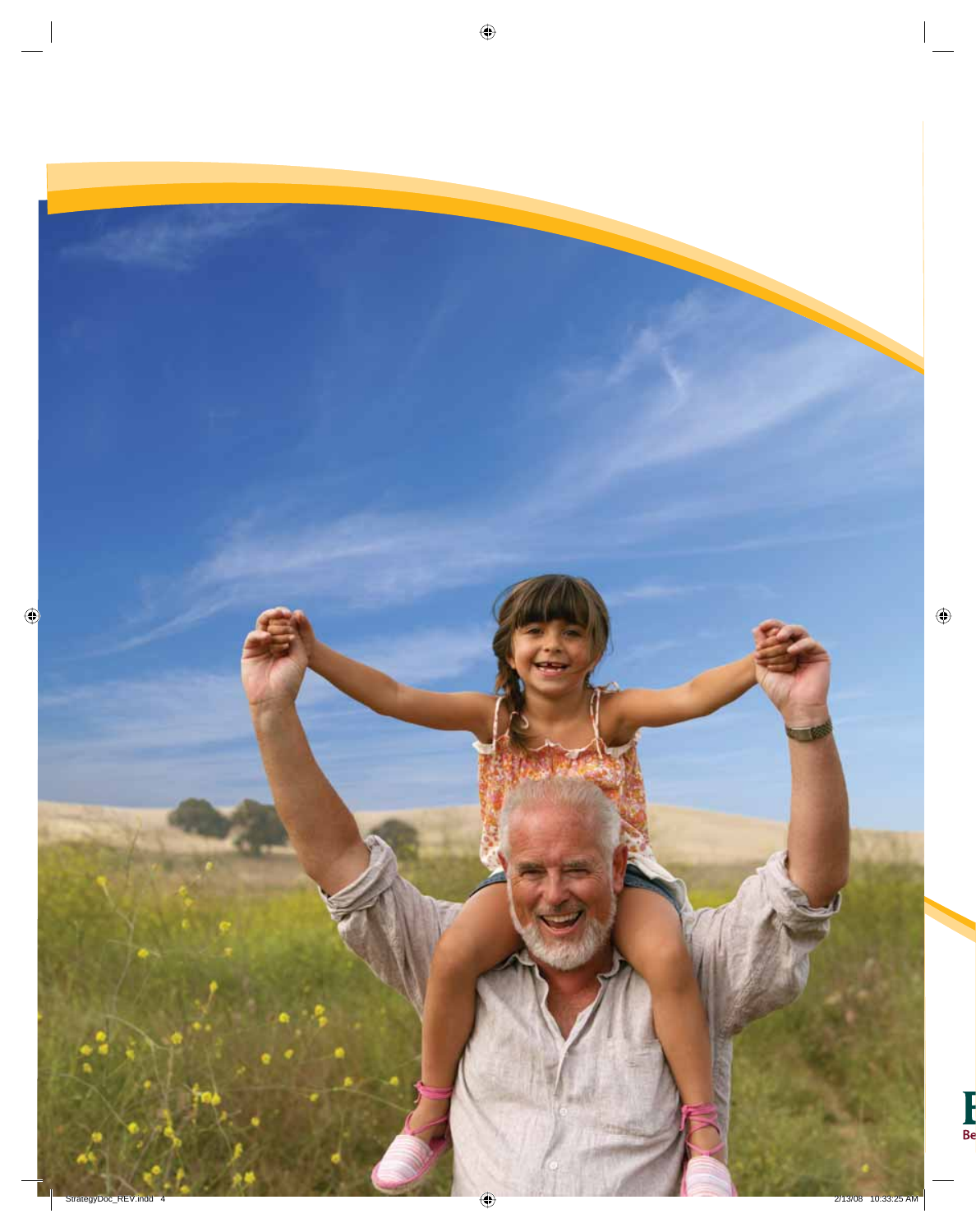### Executive Summary

The Population Growth Secretariat conducted an extensive public consultation across the province during the summer of 2007. Following the consultation process, it became clear that a piecemeal approach to population growth is simply no longer a possibility. In order to properly respond to the current demographic and economic challenges facing New Brunswick, the Province is committing to a transformational policy shift.

Recommendations received during the consultation process have formed the basis of New Brunswick's population growth strategy. The Population Growth Secretariat has identified numerous policy options from a variety of key sectors, including immigration, multiculturalism and settlement; citizen and youth engagement; repatriation of former New Brunswickers; and finally, family-friendly programs. All measures seek to fulfill one of the following: engage New Brunswickers about the need for population growth; attract former New Brunswickers and their families back to the province; attract immigrants to settle in New Brunswick; retain our youth; and improve the family-friendly nature of the province.

#### **Increasing and Targeting Immigration**

One of the central elements of the Population Growth Strategy is to increase immigration in New Brunswick. Immigrant families have played an important role in New Brunswick's evolution, and they will play an even greater role in the future if the province is to be self-sufficient. New Brunswick will work with the Government of Canada, employers and settlement and multicultural associations to expedite and streamline the immigration process.

There will be increased attention paid to the skill requirements of New Brunswick employers. Linkages will be made with the Provincial Nominee Program and its potential in helping address this issue and innovative improvements will be made to the program. New Brunswick will seek increased co-operation with the federal government and an expanded role in the temporary foreign worker selection process. Work will be undertaken to expand the current pilot project on community sponsorship.

Investments will be made to increase francophone immigration through partnerships with communities, businesses and the federal government. To that end, the Province will seek federal commitment to help attract and retain more francophone immigrants.

#### **Improving Supports for Settlement Services**

New Brunswick will take steps to improve services provided to recent immigrants and their families once they have arrived in the province by making investments in settlement services and in the organizations that provide these essential services. Communities can play a crucial role in helping integrate newcomers into the economic and social fabric of New Brunswick. Work will begin with the federal government to ensure infrastructure and funding are available for settlement services for rural New Brunswick.

The provincial government will make additional investments to supplement federal contributions in language training to recognize the unique nature of New Brunswick as an officially bilingual province. New orientation material will be developed to make newcomers feel they truly belong in New Brunswick and help them better adapt to their new surroundings.

#### **Promoting Diversity and Multiculturalism**

New Brunswick is an increasingly diverse province made up of many cultures. The Population Growth Secretariat will conduct a review of the Multiculturalism Policy and will focus on the promotion of diversity and multiculturalism in the province. Further emphasis will be placed on the importance of living in an inclusive society by ensuring educational material is available in schools across the province. Additional investments will be made in the Multicultural Grants Program in an effort to further support these activities and allow newcomers and current residents to celebrate the diversity of our province.

#### **Retaining Youth through Engagement and Developing Linkages**

One of the most significant challenges facing New Brunswick's population decline is that a growing number of the province's bright, skilled young residents are leaving the province through inter-provincial migration. The Province has recognized this challenge and will convene a Provincial Youth Summit in partnership with the New Brunswick Advisory Council on Youth, together with all levels of government, community leaders and youth. A youth-driven action plan will be developed to help guide the Province in its quest to retain our most precious resource.

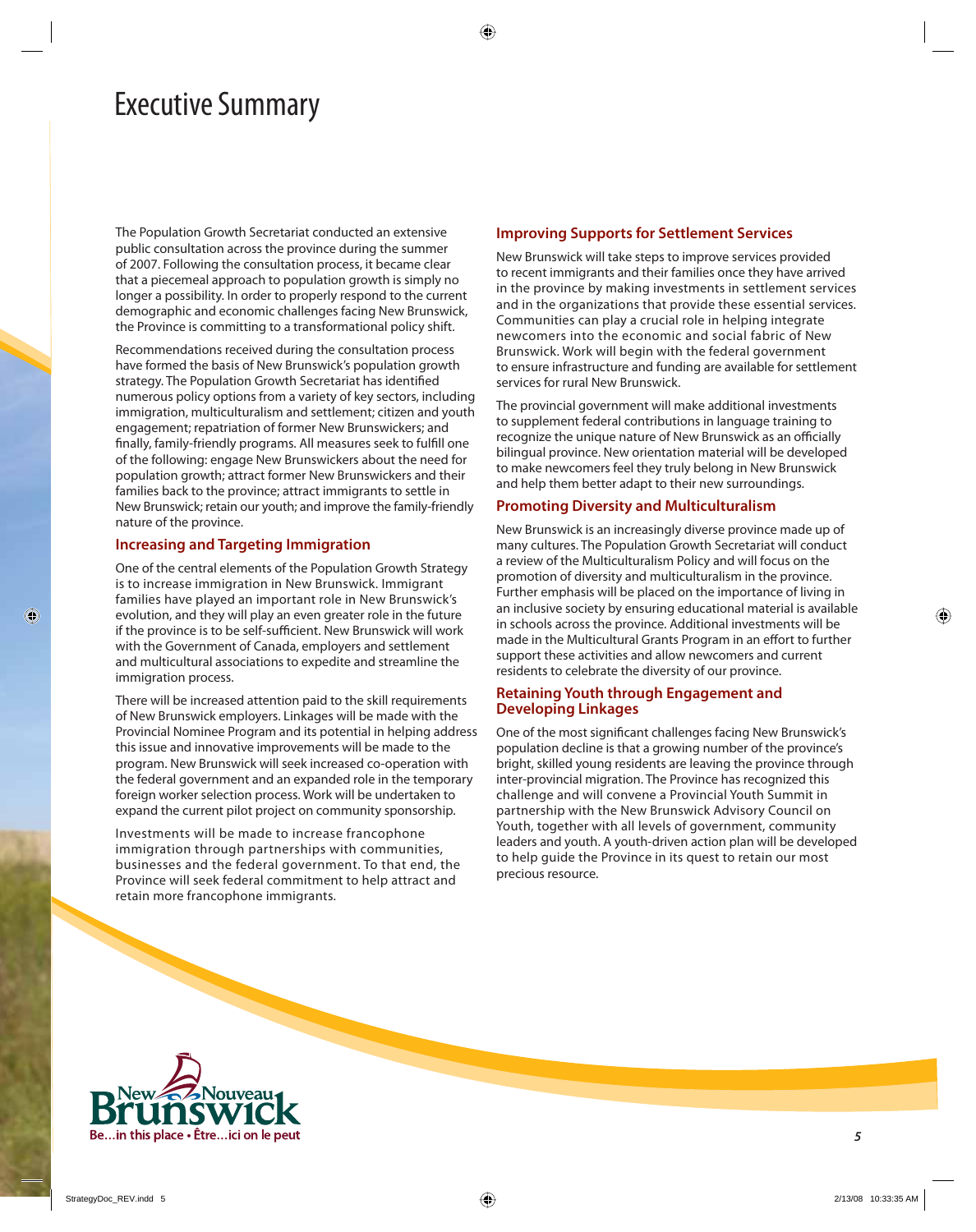### Executive Summary

The Province will introduce new mentorship and co-op opportunities and promote a culture of apprenticeship to more effectively integrate young New Brunswick students into the workforce. Work will begin with communities to help build capacity through investments in programs and partnerships aimed at retaining the province's youth.

#### **Repatriating Former New Brunswickers**

Repatriation represents a key component of the government's strategy to help reverse recent demographic trends and ensure a dynamic, prosperous future for New Brunswick. The Province will continue to build strong linkages with employers and will endeavour to match job opportunities with prospective employees currently living elsewhere in Canada.

Through recruitment missions, the Province will reach out to expatriates with the help of employers and communities to bring career opportunities based in the province to those currently living in other parts of Canada. By building strong partnerships with various stakeholders, a concerted effort will be made to bring New Brunswickers back home.

#### **The Family-Friendly Province**

New Brunswick will market itself as a family-friendly province, and will continue to make meaningful improvements to child care services in keeping with recommendations made in the Self-Sufficiency Task Force's report, The Road to Self-Sufficiency: A Common Cause.

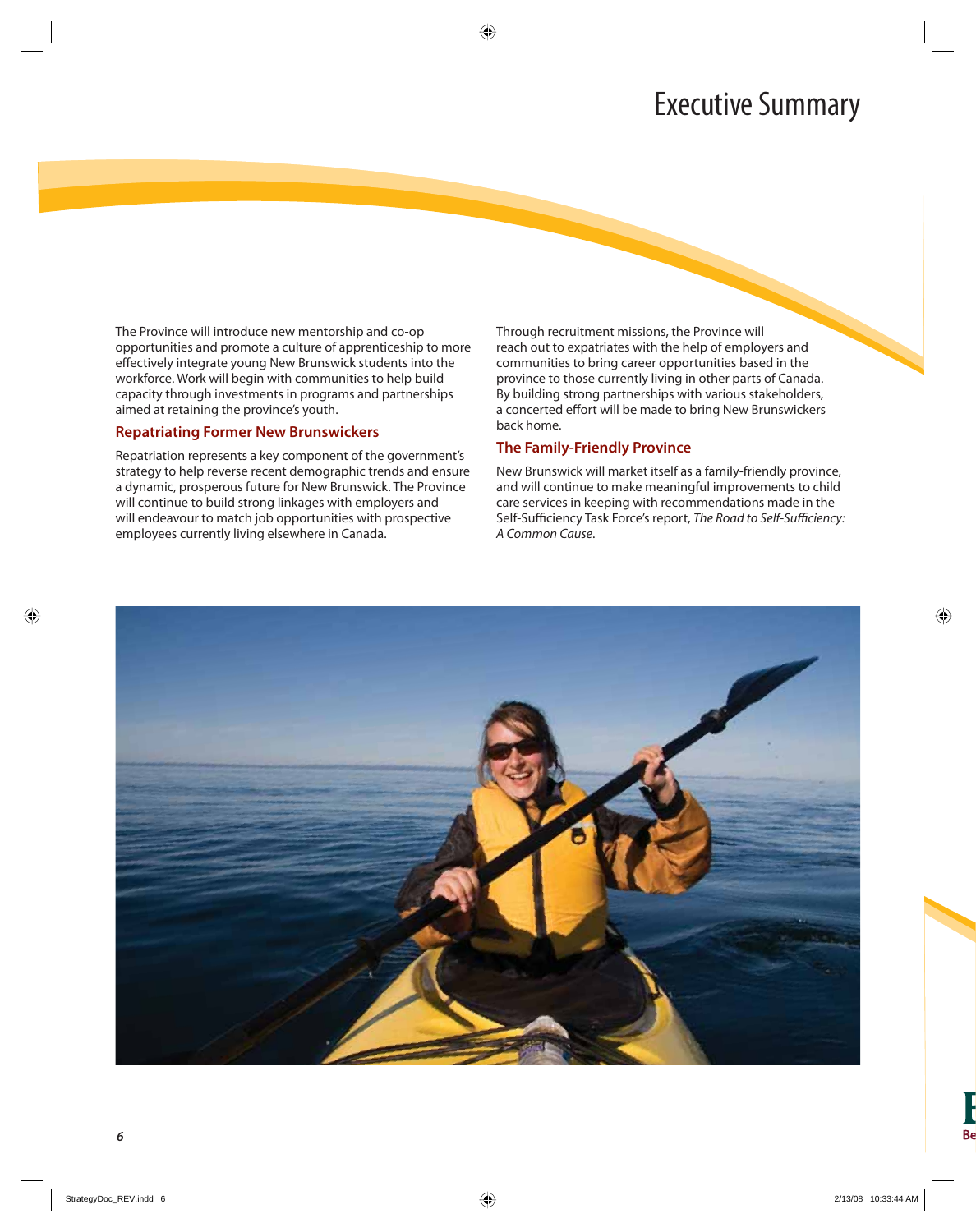### Introduction

There is no simple solution to the phenomenon of population decline in New Brunswick. It will require a concerted effort by many stakeholders, current and future governments to achieve positive results. It will require the right mix of policies and programs which will build on the province's unique strengths and attributes.

Reversing population decline is not a simple task, nor can government accomplish it alone. Challenges in urban areas are not simply about the number of jobs and total population. Urban centres are faced with issues of infrastructure, workforce attraction and retention, among others. Most rural communities continue to experience population loss, especially among youth. Businesses across the province, both large and small, face productivity challenges due to labour force shortages.

In keeping with this, the Self-Sufficiency Task Force identified the need to increase New Brunswick's population and labour force and reverse shrinking population trends as the number one reality for New Brunswick to achieve self-sufficiency. The task force said the province should increase its population by 100,000 people over the next two decades.

To help partially counter the impact of aging in the workforce, it will be important to take steps to facilitate the full integration of new immigrants, youth, persons with disabilities, and Aboriginal people into the labour market. Increasing the labour force attachment of older workers, immigrants and Aboriginal people will help New Brunswick achieve its full economic and social potential.

The problem of declining populations is not unique to our province. It is something being examined throughout Canada and the world as governments recognize its significant social and economic implications on society. As baby boomers retire with fewer young people to replace them, human resources will be the main factor for many businesses deciding where to locate their operations. New Brunswick is in competition with many places in North America and in other countries when it comes to addressing the challenges associated with declining birth rates, an aging population, youth out-migration, rapid urbanization and an increasingly mobile population.

The global competition for people will become fierce and New Brunswick must be prepared to take strategic action. New Brunswick must differentiate itself from other jurisdictions as the place to be, a place in which our residents can be happy and successful.

This document represents New Brunswick's road map for population growth over the next five years. Growing the population will require an integrated approach involving public services, economic opportunity and social development. People are the key to growth in New Brunswick. Bringing people back to New Brunswick, increasing immigration, enticing youth to stay through a host of meaningful opportunities, and making communities and workplaces welcoming are a few of the measures outlined in this strategy to encourage families to grow, be happy and stay in New Brunswick.

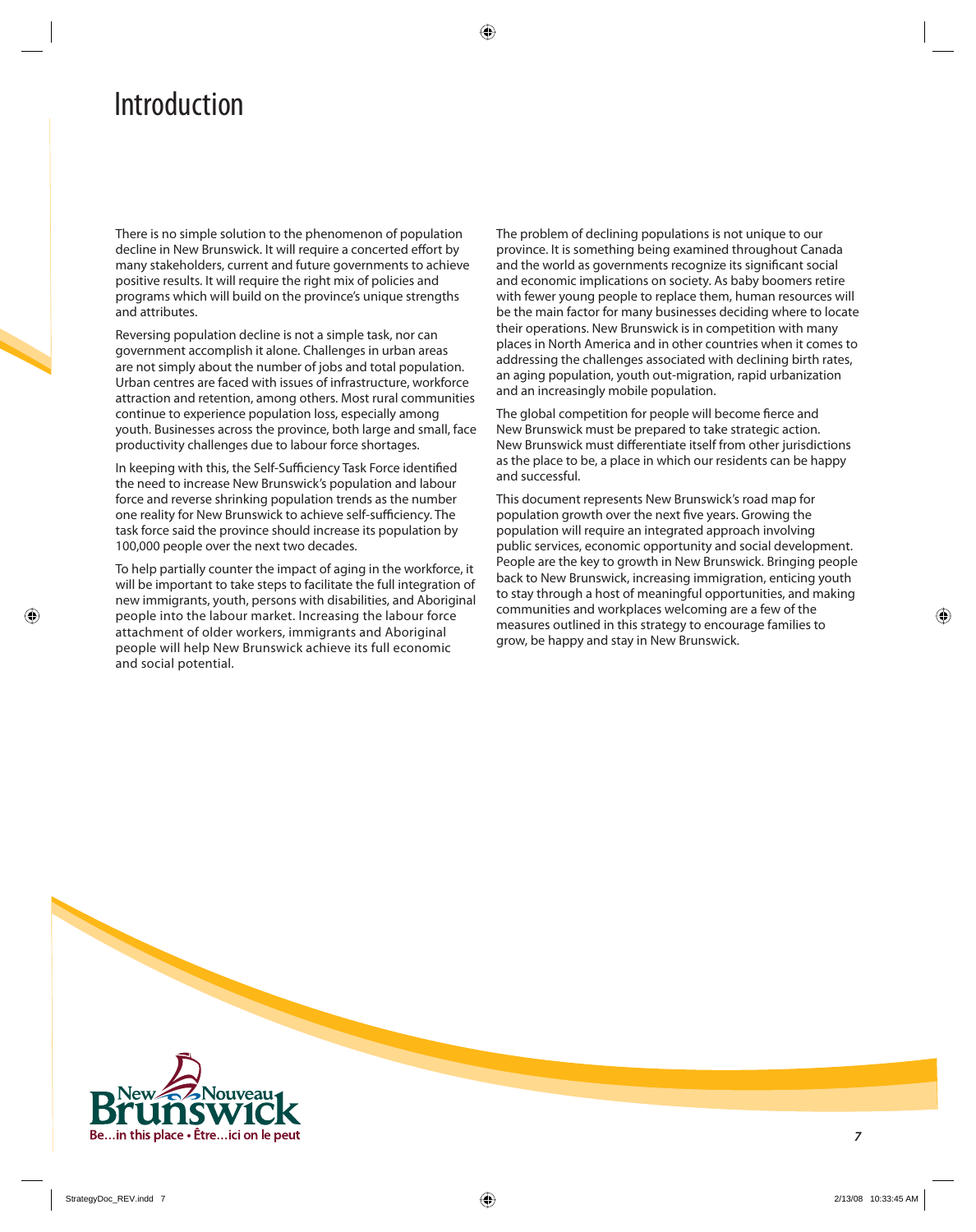### What We Heard From New Brunswickers

**The Public Consultation Phase**

Over the summer of 2007, the Population Growth Secretariat conducted a public consultation process, seeking commentary from a wide range of current, future, and former residents of New Brunswick. The consultation engaged individuals and organizations on the challenges and opportunities that arise from the Government of New Brunswick's strategies on selfsufficiency and population growth.

The secretariat conducted a series of nine town hall meetings in large and small communities across the province. In the end, the secretariat also received about 100 personal email submissions and over 30 written briefs from individual residents and organizations. The information received through the consultations has helped to guide the Province's efforts and to ensure the direction of future initiatives. We wish to acknowledge and thank those who shared their viewpoints from across the province, the country and the world.

Although many themes were identified within the consultation process, the most resounding theme is the desire for immediate action on population growth. New Brunswickers repeatedly indicated a sense of urgency for the province to come together to tackle the issues surrounding population growth. Participants in the public consultation provided the following as potential solutions to the issue of population growth:

#### **Jobs are Fundamental to Population Growth**

This reality was echoed by a large majority of citizens and interested stakeholders. Simply put, there was a clear consensus that our population growth targets would not be met without a strong economy that creates significant job opportunities for New Brunswickers. A strong economy will encourage a new spirit of entrepreneurship and offers more chances for residents to be successful. This is what will convince our youth to stay here and what will attract expatriates, other Canadians and immigrants to the province. Many experts are predicting a shift from a "buyer's market" to a "seller's market" as labour shortages increase. Despite this emphasis on the labour shortage, the secretariat heard that New Brunswick employers must continue to create employment opportunities with competitive wages and benefits.

#### **The Importance of New Brunswick's Linguistic Profile**

One of the things that makes New Brunswick a unique place to be is our two official languages and the cultural richness it brings to our communities, our history, our art and music and to every aspect of our lives. Many citizens and stakeholders felt that special efforts are necessary to ensure the linguistic balance is maintained as the population grows.

#### **Recruitment and Integration of Immigrants**

It became clear during the consultation process that any future population growth requires the successful recruitment and retention of more immigrants. Participants also stressed the importance of francophone immigration to New Brunswick as the only officially bilingual province in Canada. In addition to increasing the number of immigrants, the secretariat also heard the need for more investments in language training and community support and integration of recent newcomers to the province.

#### **Youth Engagement**

The consultations also identified a need to create stronger linkages between youth, their communities and employers as a means of retention and to instil a greater sense of belonging. Many felt there also needed to be a greater sense of civic engagement within the citizenry of the province, especially among its youth. We need to engage youth in the history, culture, art and public life of New Brunswick.

The increasing cost of post-secondary education in New Brunswick has led to a growing student debt load for young, educated New Brunswickers. During the summer consultation process it was identified that many are migrating to other jurisdictions in order to address their student loan debt.

#### **Creation of the Family-Friendly Province**

It was recommended that New Brunswick implement new programs and improve current initiatives to make New Brunswick a more family-friendly province. Significant investments must continue to be made to improve child care affordability and accessibility. The province's ability to market itself as the ideal place to raise a family and belong to a welcoming community should complement these initiatives.

#### **Advisory Board on Population Growth**

Early in 2008, the Population Growth Secretariat convened a special meeting of the Advisory Board on Population Growth to consult members on what they felt should be included in the population strategy. There were a number of issues raised during this session, including the need to maintain New Brunswick's linguistic balance as the population increases and the importance of establishing population growth targets to help measure progress. The need to market New Brunswick's strengths was emphasized and it was suggested that familyfriendly policies that encourage families to settle in the province continue to be developed.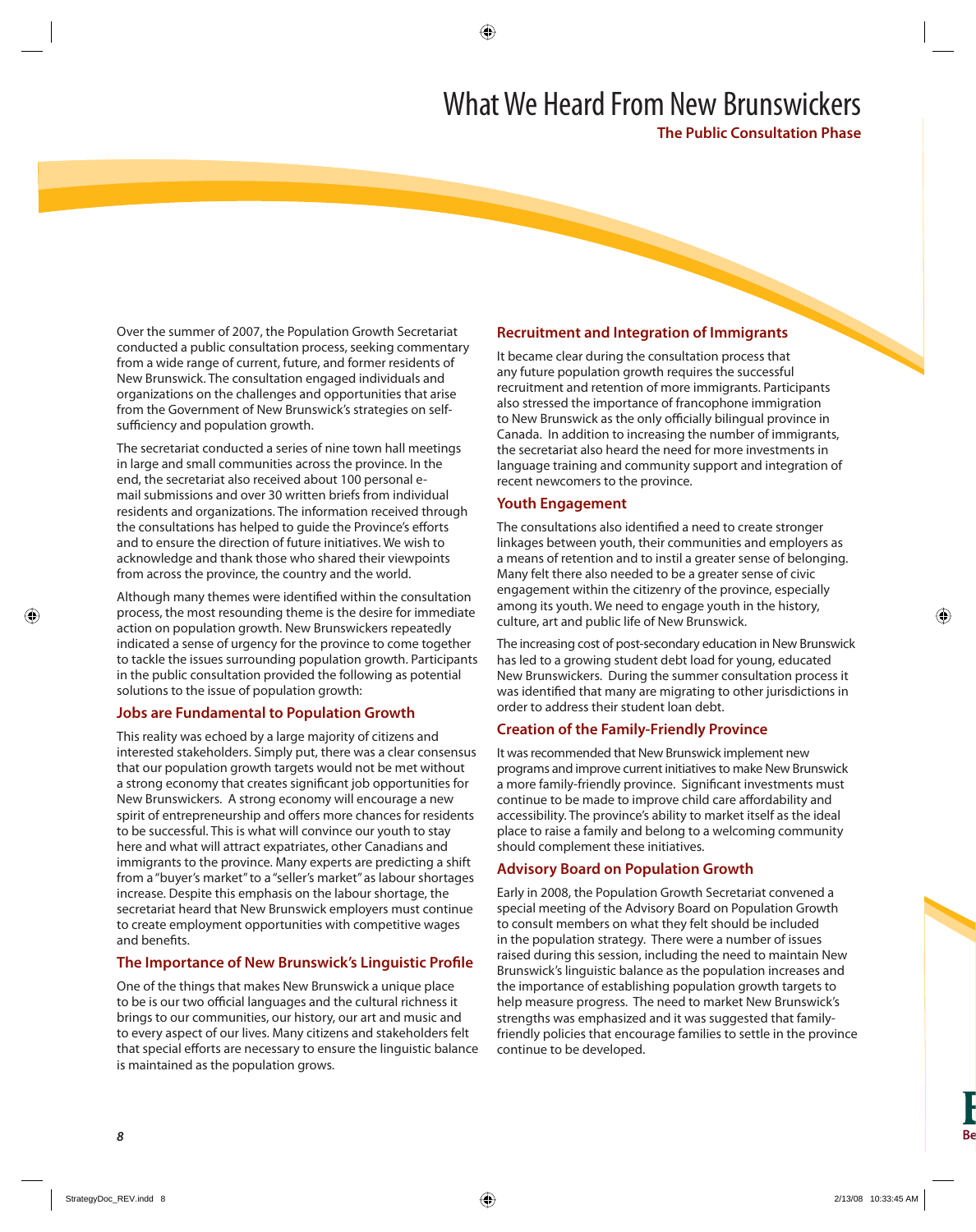### The Population Growth Secretariat **Bringing Focus to New Brunswick's Demographic Challenges**

In February 2007, Premier Shawn Graham announced the establishment of the Population Growth Secretariat. The mandate of this new organization is to grow the province's population through increased immigration, together with activities supporting settlement services and multiculturalism, attracting former residents through repatriation and retention activities, particularly as they relate to youth.



The Population Growth Secretariat will continue to strengthen and foster partnerships with the federal government, other provinces, the business community, labour groups, nongovernmental organizations such as multicultural associations and immigrant serving agencies, community groups and municipalities in an effort to address the province's significant population challenges. A Population Growth Advisory Board has been established to provide advice to the minister on ways to increase New Brunswick's population to meet the province's demographic challenges. The members come from organizations representing a range of interests including business, immigration, youth, post-secondary education and labour.

The Advisory Board on Population Growth's membership is made up of the following individuals representing various organizations:

**Dr. Constantine Passaris** – *Chair* **John Barrett** – *Citizenship and Immigration Canada* **Betty-Ann Mercier** – *New Brunswick Enterprise Network* **Richard Dunn** – *Canadian Federation of Independent Business* **Eric Savoie** – *New Brunswick Advisory Council on Youth*  **Robyn Tingley** – *New Brunswick Business Council* **Lise Lévesque** – *New Brunswick Federation of Labour*  **Lynne Castonguay** – *New Brunswick Representative from Association of Atlantic Universities* **George Maicher** – *New Brunswick Multicultural Council Inc.* **Sandra Mark** – *Representative from the Municipal Sector* **Marie-Pierre Simard** – *Société des Acadiens et Acadiennes du Nouveau-Brunswick* **Anne Hébert** – *Conseil économique du Nouveau-Brunswick* **Sonja Perley** – *Union of New Brunswick Indians*  **Allen M. Ruben** – *Member at large*

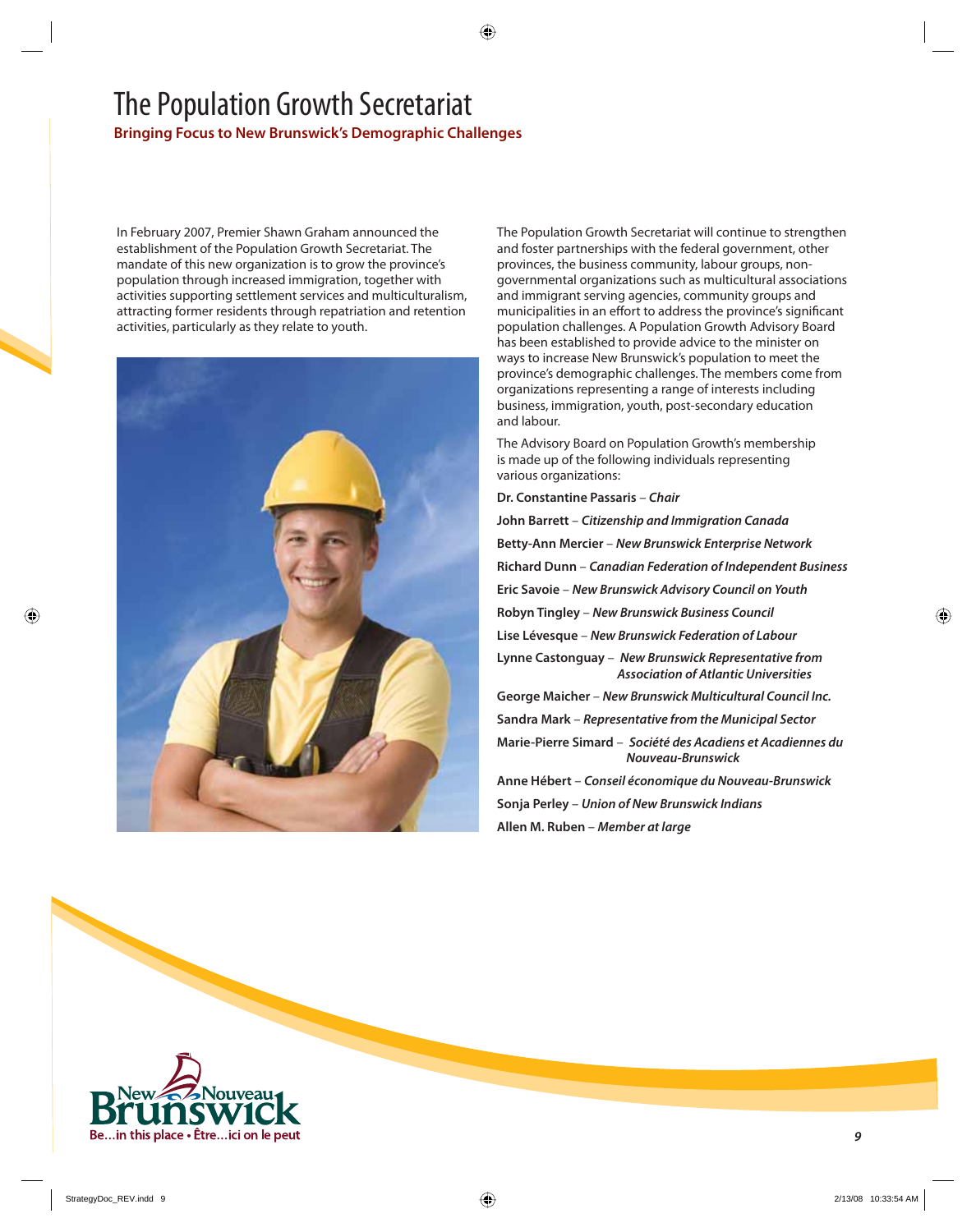### The Population Growth Secretariat's Vision

**A growing and thriving population that sustains a dynamic and diverse society.**

#### **A Vision of New Brunswick in 2026**

Imagine a child born today who will be 19 in 2026. What is going to influence that person to stay in New Brunswick? Imagine this:

The child goes to accessible and affordable daycare which allows the child's parents to have another child or two because they can afford to do so. The population is growing and vibrant.

The child lives in a diverse and multicultural community that welcomes newcomers. The child goes to school (K-12) and learns about New Brunswick history, its ethnic and cultural diversity (English, French, First Nations and immigrants from around the globe).

The child is exposed to the opportunities that exist in New Brunswick and gains a strong sense of place and community. During high school, which is filled with experiential learning and co-op opportunities and strong guidance programs which nurture a spirit of adventure and entrepreneurship, the child develops a strong sense of self and that New Brunswick truly is the place to be. The child gains a sense of what career options may be available in New Brunswick.

The child is mentored by community leaders during Grades 11 and 12 and gains experience working alongside people in a particular field of interest. All this experience is worthy of credit towards the child's high school diploma.

The child enrolls in a post-secondary program that is accessible and affordable. The child's summer employment is tied to career interests and may be a continuation of past co-op opportunities. These jobs in addition to public and employer support help pay for educational costs. In return, the child agrees to work in New Brunswick for the employer and when graduation comes, the child has a ready waiting job and many opportunities to be successful.

The child becomes an adult and is happy to remain in New Brunswick to work and raise a family and the cycle continues.

#### **The Population Growth Secretariat's Mission**

To stimulate and promote population growth as a critical element to New Brunswick's goal of self-sufficiency.

The Population Growth Secretariat is the lead government entity responsible for the development and implementation of a comprehensive policy agenda on population growth. The secretariat works across departments, provides policy advice and gives oversight to policy and program implementation.

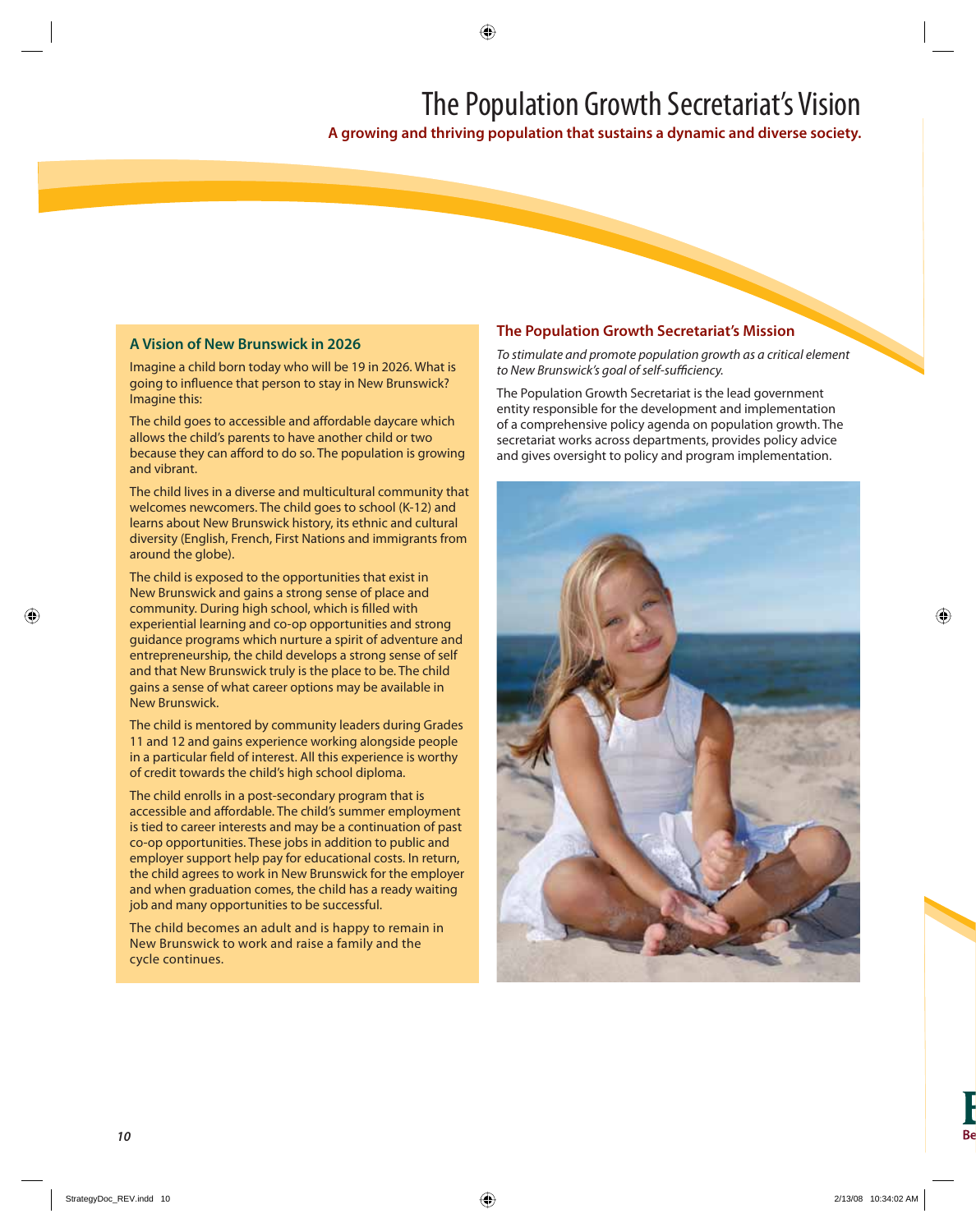### Measuring Progress

The Secretariat has the following objectives:

- To achieve a net population growth of 100,000 people by 2026 in order to achieve self-sufficiency.
- To increase the number of immigrants coming to the province with the goal of attracting at least 5,000 people per year by the year 2015.
- To establish increased targets for the number of immigrants attracted under the Provincial Nominee Program through the skilled worker stream. By 2015, the ratio will be 60 per cent skilled workers and 40 per cent entrepreneurs.

By the end of 2009, we will need to increase our population by 6,000. By 2015, we will aim to grow New Brunswick's population by 25,000 people – putting us on track to hit 100,000 more New Brunswickers by 2026.

By definition, population growth includes:

- Natural increase (births minus deaths)
- The net inter-provincial migration (in-migrants minus out-migrants)
- The net international migration (immigration minus emigration)

Note: The Immigration, Retention, Repatriation, and Settlement programs and services as administered by the Population Growth Secretariat all contribute to the net growth of the province.

#### **Immigration Targets**





These targets are contingent on a strong economic and employment development performance.

In addition, the Secretariat has the following objectives:

- To create a co-funding arrangement with the federal government to increase settlement funding support and partner with community-based organizations to improve local settlement services and increase the retention rate from 60 per cent to 80 per cent by 2015.
- To increase resources in second language training to meet the needs of new immigrants, while maintaining the province's linguistic balance.
- To work with the federal government to offer a three-year work visa to international students who graduate from a New Brunswick post-secondary institution and choose to stay in the province.

#### **Key Result Areas**

#### **Repatriation**

Repatriation of former New Brunswickers will be an important component of the Province's efforts to improve our demographic situation. Its focus will be to link skilled workers who have moved away with opportunities available in New Brunswick. The Province will promote and market New Brunswick to expatriates as the place to belong, be yourself, and be better.

#### **Immigration**

Immigration is central to growing the population and to government's commitment to become a self-sufficient province by 2026. New Brunswick will ensure newcomers are welcomed to the province from other parts of Canada and around the world. The Province will assist them in making New Brunswick their home so they can feel they belong here and can fully contribute to the province's social, cultural and economic future.

#### **Settlement and Multiculturalism**

Settlement services to help integrate newcomers into New Brunswick society should be effective and efficient. Non-government organizations play a vital role in helping newcomers adjust to their new surroundings. The Province will work towards embracing diversity, and multiculturalism must continue to be promoted so New Brunswick becomes a truly welcoming society.

#### **Retention**

By retaining New Brunswick's valuable human resources, the province will fully benefit from their skills, knowledge, innovative ideas and productivity and consequently become more attractive to others.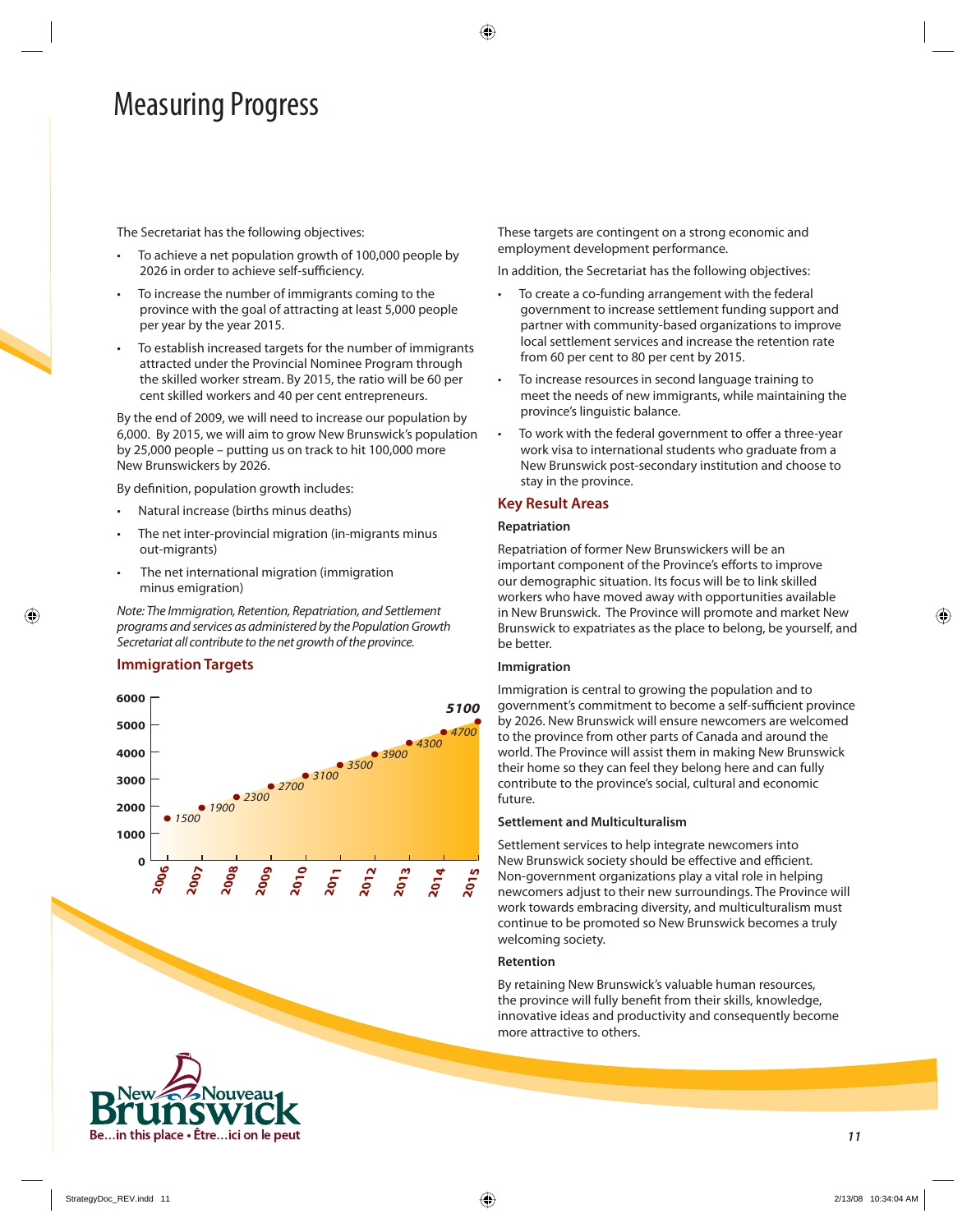**Increasing and Targeting Immigration**

Immigrants bring enthusiasm and competencies that rejuvenate economies. They bring fresh ideas and energy, adding to the pool of skills and talent within the province. They generate new business, entrepreneurial activities and investment. They boost international trade connections with their networks into global markets, and help attract international students and tourists to the region. This helps create jobs, and stimulates economic growth. The knowledge, skills, talent and spirit of entrepreneurship they bring to New Brunswick are critical assets and a competitive advantage for business, economic and social success in a community.

Equally important, newcomers bring families, new perspectives and diversity to our province. Whether newcomers are here to live, learn or work, they are helping New Brunswickers to connect with the rest of the world. The diversity of these immigrants, refugees and their families enrich our communities and cities and make New Brunswick a more vibrant and interesting place to be.

#### **The Provincial Nominee Program**

The New Brunswick Provincial Nominee Program (PNP) seeks to recruit and retain individuals who have specialized occupational or entrepreneur skills needed within our province. Through an agreement with the Government of Canada, the Province of New Brunswick may nominate qualified immigrants for permanent resident status.

#### **Skilled Worker Immigrants**

New Brunswick's economy is experiencing major changes. The effects of the global economy, rapid economic growth in Western Canada and out-migration of skilled workers are just some of the reasons New Brunswick employers must adjust their employee hiring practices. It is anticipated that many employers will be facing major skill shortages in the foreseeable future. The labour shortage is already a reality in some industry and service sectors.

Increased skilled worker immigration will be one of the tools available to help employers address this problem. The skilled worker stream of the PNP will continue to be employer-driven.

The Province will make the following enhancements:

*1. Additional Resources to Support Immigration and Population Growth* 

New Brunswick has set ambitious targets for increasing immigration specifically and our population growth generally. These targets are firmly linked to the Province's self-sufficiency agenda. As our population increases and demands on the secretariat and other immigrant serving

agencies grow, the Province is committed to providing additional human resources to support this critical effort to be a welcoming and attractive place for immigrants.

*2. Developing Stronger Linkages with Employers* There will be increased attention paid to the skill requirements of New Brunswick employers. Stronger linkages will be made between employers and the Provincial Nominee Program and its potential in helping address labour market shortages. This will involve co-ordination between the work of the Population Growth Secretariat's Immigration Division, Population Support Division and partners like the Enterprise Network to identify these gaps.

#### *3. A "How To" Guide for Employers*

Employers have experienced difficulties in recruiting immigrants, or obtaining information on hiring immigrants, to fill job vacancies. In co-operation with our partners, we will develop a "How To" guide to facilitate the hiring of immigrants and answer basic questions for New Brunswick employers.

*4. Expanded Role for New Brunswick in Temporary Foreign Worker Selection*

Most skilled workers arrive in New Brunswick through the Temporary Foreign Worker Program administered by the federal government. New Brunswick will seek increased co-operation with the federal government and an expanded role in the temporary foreign worker selection process. By expanding the skilled worker stream in the PNP, this will assist municipalities and communities to become actively engaged in immigrant recruitment activities as well as in immigrant retention efforts.

*5. Expansion of Community Sponsorship Project* New Brunswick will expand the current pilot project on community sponsorship – a program that allows communities to sponsor economic immigrants and provide them with guidance and support to adapt to new surroundings and feel they belong to their new community.

#### **Entrepreneurial Immigrants**

The Province continues to place importance on the immigrant entrepreneur stream. This is intended for prospective immigrants who propose to establish new businesses or purchase a business for expansion and who intend to play an active managerial role. Their spirit of entrepreneurship, knowledge of the global economy, their contacts in their previous home country and the establishment of a local business with corresponding job creation opportunities will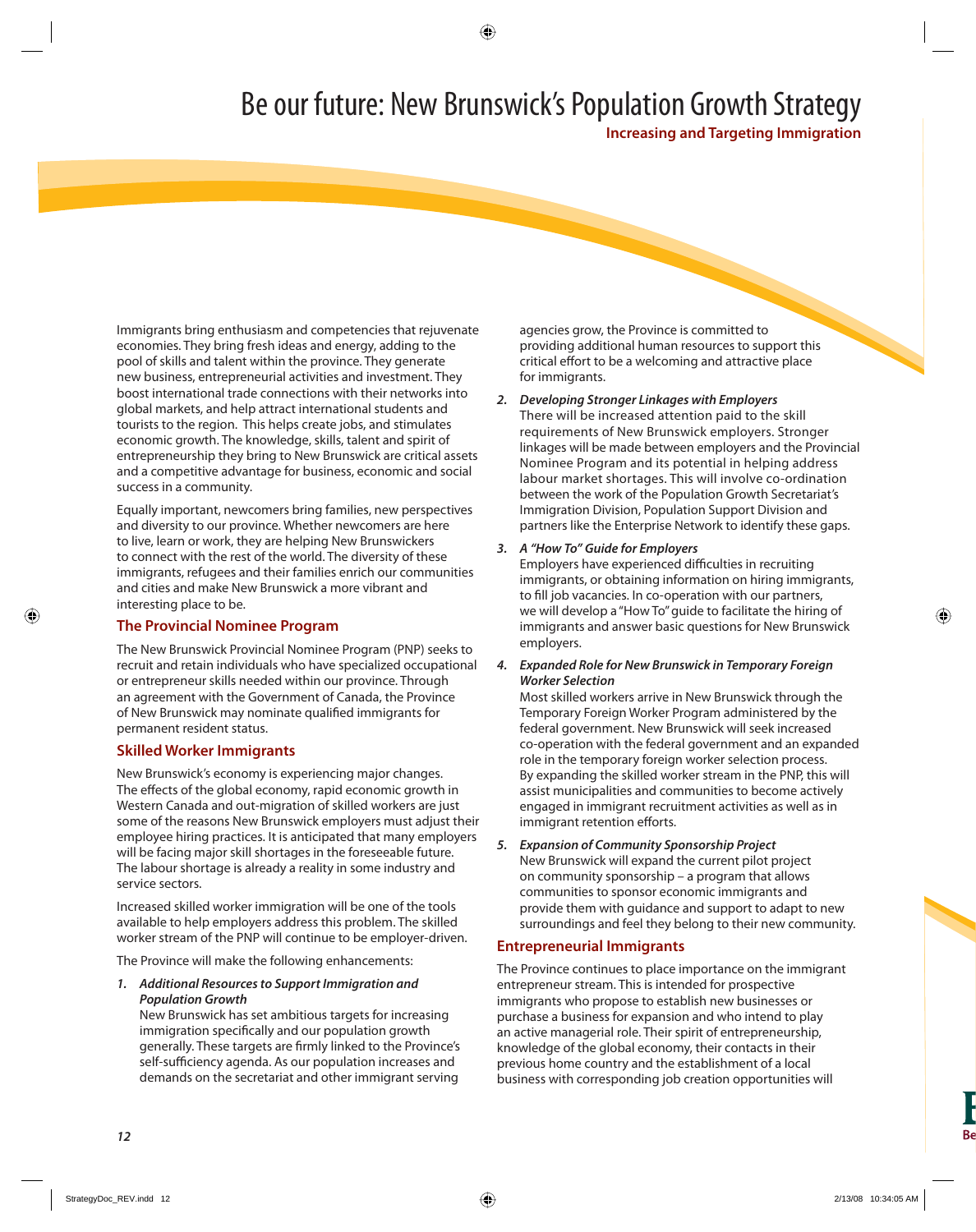**Increasing and Targeting Immigration**

provide significant economic benefits to our region. Immigrant entrepreneurs can also be a valuable source for succession opportunities as many established New Brunswick businessmen and women decide to retire. To that end, the Province will:

*6. Aggressively Attract Entrepreneurial Immigrants* New Brunswick will continue to aggressively attract entrepreneurial immigrants and, in co-operation with a number of stakeholders, will seek to improve services available to these immigrants after they have landed in our province to enable them to be successful.

#### **Francophone Immigration**

The officially bilingual nature of New Brunswick must be recognized, and increased attention will be paid to maintaining the linguistic balance in the immigrant attraction and retention process.

Since all potential immigrants are looking for economic opportunities such as jobs and welcoming communities, close co-operation with francophone stakeholders, including communities and municipalities, will be essential to ensure these opportunities are available. To aid in this initiative, the Province will:

*7. Seek Federal Assistance to Support Francophone Immigration* The Province will seek enhanced support from the federal government to assist in the attraction, retention, and settlement of more francophone immigrants. We will work with our federal colleagues to explore the possibility of reinforcing our capacity to attract francophone immigrants to the province. The Province will also ask the federal government for special programs to help immigrants develop business opportunities for entrepreneurs, and to participate more fully in family reunification and refugee programs.

It will be essential that all stakeholders involved in the attraction and retention of francophone immigrants are fully committed to their respective roles leading to increased francophone immigration. It will be the government's role to facilitate and co-ordinate these efforts, but all stakeholders will have to contribute to be successful.

#### **International Students**

International students continue to be a source of potential immigrants to New Brunswick, either through job offers from New Brunswick employers or through the creation of their own business ventures. The current PNP offers international students viable options to pursue career and business opportunities in the province. To that end, the Province will:

*8. Evaluate the Entrepreneurial Program for International Students* The pilot project enabling international students to start a business after graduation will be evaluated after it has been in place for one year to determine the feasibility of expanding it and making it available on a province-wide basis.

#### **Pan-Atlantic Co-operation**

Immigrant attraction and recruitment has developed into a very competitive activity. Most other jurisdictions are looking for similar skills and backgrounds in their search for human resources. New Brunswick is a small jurisdiction with limited promotional resources. Other Atlantic provinces are facing a similar situation and have agreed to jointly work on immigration recruitment-related activities.

Through the Council of Atlantic Premiers, commitments have been made to raise awareness of the Atlantic provinces as a destination of choice for immigrants, increase our population and productivity, attract investment and jobs, and work on skill shortages and labour market gaps.

Atlantic premiers identified immigration as one of the keys to improving Atlantic Canada's economic competitiveness. Actions include collaborating on joint research projects on immigration issues, sharing best practices on "welcoming community" strategies in the Atlantic provinces and exploring initiatives to jointly promote the region as a place to be happy and successful.

In co-operation with Citizenship and Immigration Canada and ACOA, the Atlantic provinces have established the Federal-Provincial Atlantic Population Table with a mandate to study, implement, co-ordinate and execute cost-shared activities that further our goal of increasing our population through immigration and retention/repatriation.

We will continue to closely work with our Atlantic counterparts and federal partners to ensure that we are receiving the best possible benefits from these cost and resource-shared activities.

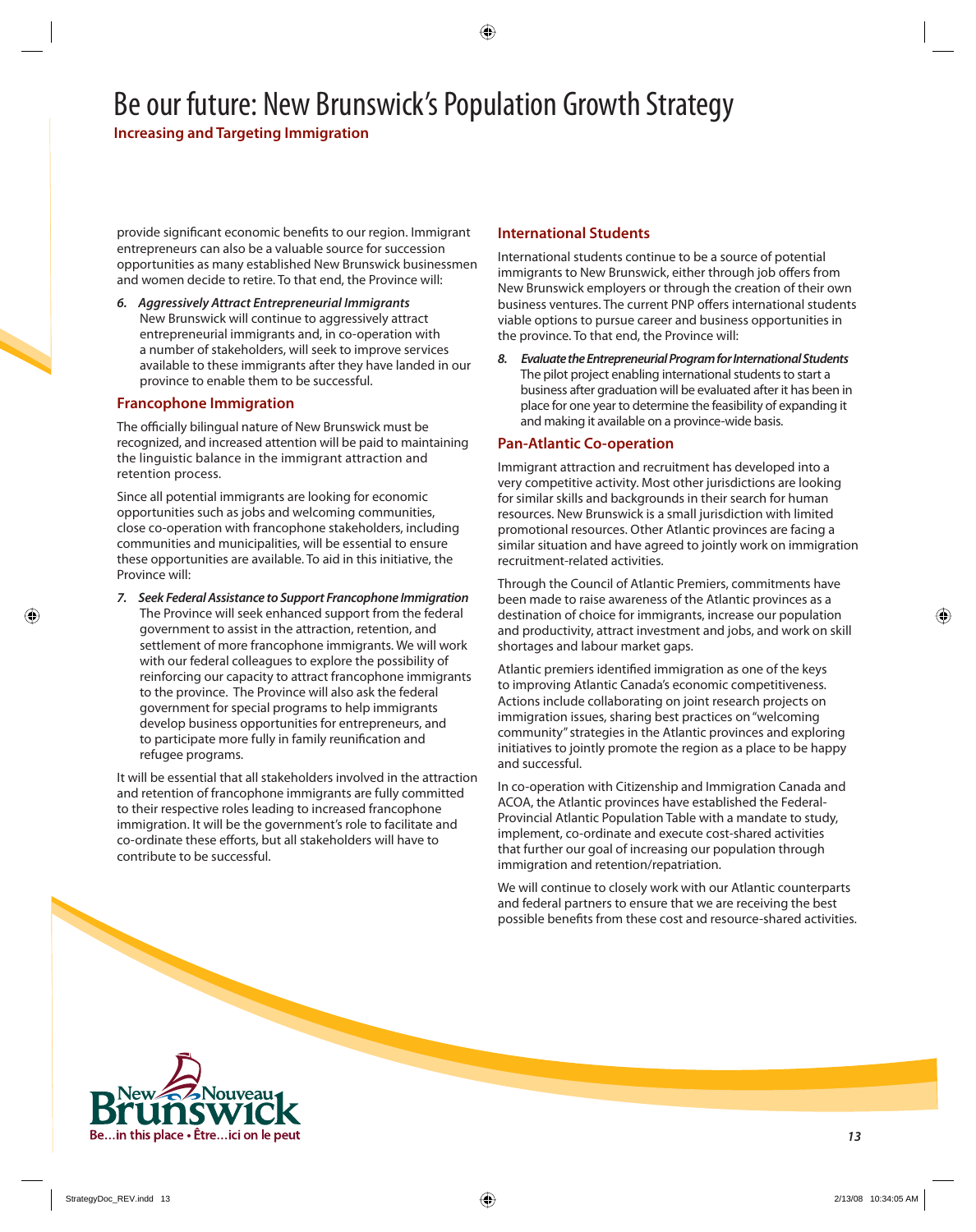**Increasing Supports for Settlement Services**

The ethno-cultural diversity of the New Brunswick population is a major advantage when accessing global markets and is more important than ever to reach self-sufficiency in an increasingly globalized world. The aim of settlement services is to assist newcomers, help them feel they belong here and to participate as soon and as fully as possible in New Brunswick's economy and society. Settlement services have had to expand and evolve over the last number of years as the population has become increasingly diverse.

The secretariat's Settlement and Multiculturalism Branch is responsible for assessing settlement needs and identifying gaps in current programs and services so a provincial settlement and multicultural framework can be developed. To that end, the secretariat will explore settlement and multiculturalism programs and enhance services currently available through various federal and provincial departments.

While immigration offers the province opportunities, it also brings challenges. These include labour market integration and employment opportunities, the resources to provide for language training services, community capacity-building and public education and awareness, to name a few.

#### **Pre-Arrival Information**

Information about settlement programs and services, multicultural communities, education, health care, transportation, employment prospects, International Credential and Competency Assessment and Recognition service, and economic opportunities will be made available on the Internet. As well, printed brochures will be available to promote New Brunswick as a place to be happy and successful, a destination of choice and to better prepare potential immigrants on what to expect when they arrive in New Brunswick.

A collaborative approach is required to address the challenges newcomers face as they settle in their new community and ensure they feel they belong.

#### **Core settlement programs and services**

- *9. New Orientation Material for Newcomers*
	- Upon arrival, newcomers will be provided with a provincial information package including an inventory of services and an orientation to life in New Brunswick. The Province needs to make sure its settlement programs and services (health care, child care, housing, etc) are available to all immigrants. The Province will also make pre-arrival information available abroad to prepare potential immigrants for the transition to New Brunswick life.
- *10. New Investments in Language Training* Having adequate language training is one of the most

significant determinants for successful integration into a community for newcomers. Government will make additional investments to supplement federal contributions in language training and to expedite the process of integration and access to employment.

#### **Labour Market Integration**

Newcomers to Canada often experience difficulties finding jobs matching their skills and education. A survey by Statistics Canada, which tracks immigrants' success in the Canadian labour market after arrival in Canada, shows that 70 per cent of newcomers said they had encountered problems or barriers in the job-finding process.

Lack of Canadian work experience, transferability of foreign credentials and lack of official language skills were the most critical hurdles to employment. The barriers faced by individual immigrants looking for employment are the same as those faced by employers looking for new employees. To address these issues, the Province will:

#### *11. Enhance Labour Market Integration Programs*

- a. Programs aimed at facilitating individuals' integration into the labour market will be reviewed to ensure that they continue to be responsive to newcomers' needs.
- b. The Province will continue efforts to work with learning institutions and their international students, making them aware of New Brunswick career and employment opportunities.

#### *12. Implement an Entrepreneurial Mentoring Program*

Through the creation of a business venture, entrepreneurial immigrants are expected to provide significant economic benefits to New Brunswick. While they possess a strong spirit of entrepreneurship, business practices in their past environment are often quite different from those in North America. In co-operation with our stakeholders, an entrepreneurial immigrant mentoring program will be implemented to assist these immigrants to be successful in the shortest possible time frame.

#### *13. Improve Credential Assessment and Recognition*

In support of the direction received by the Council of the Federation and the work undertaken by the Forum of Labour Market Ministers to bring all regulated occupations into full compliance of Chapter 7 (Labour Mobility) of the Agreement on Internal Trade by April 1, 2009, the Province will actively work with International Credential and Competency Assessment and Recognition (ICCAR), regulatory bodies and professional associations to ensure that ongoing efforts take into consideration the credential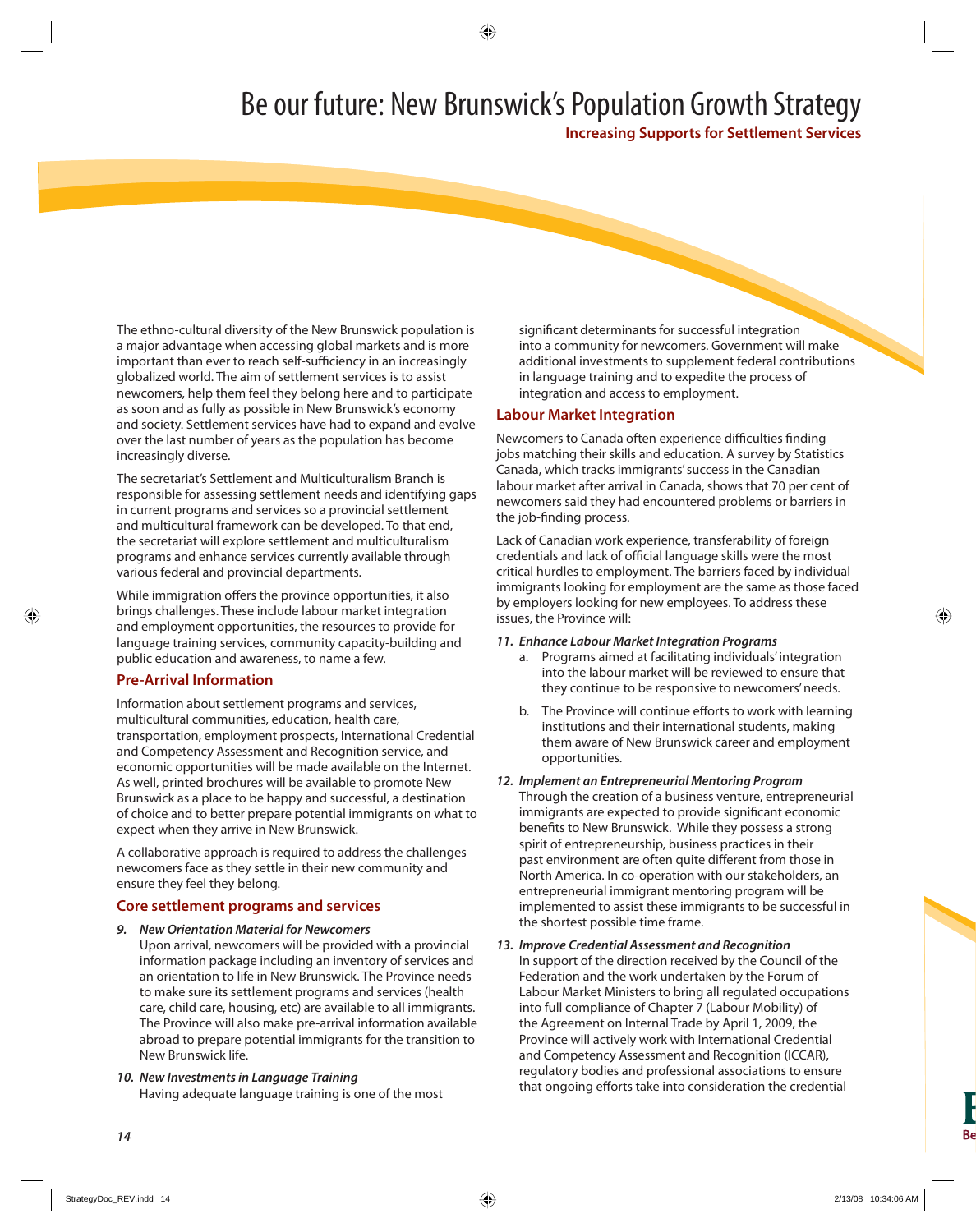**Increasing Supports for Settlement Services**

recognition processes for international professions. There will be consideration given implementing legislation in New Brunswick around credential assessment and recognition if necessary.

- *14. Identify Job Opportunities for Francophone Immigrants* While most of the future immigration growth will be through the "Skilled Worker" stream of the PNP, special emphasis will be given to identification of actual job opportunities for francophone immigrants. The Province will dedicate additional resources to work with the francophone business community to help identify job openings for potential immigrants.
- *15. Establish Workplace Diversity Programs*

Employers will be encouraged to introduce workplace diversity programs to raise awareness among employers and employees about the importance of cross-cultural understanding, embracing diversity in the workplace, and supporting the integration of newcomers in the workforce.

#### **Welcoming Communities**

Communities can play a crucial role in helping integrate newcomers into the economic and social fabric of New Brunswick and making them feel like they belong. The community will be more receptive and successful in attracting and retaining immigrants if they are well informed about settlement and integration issues prior to the arrival of newcomers. To assist in this endeavour, the Province will make the following enhancements:

- *16. New Investments in Multicultural Organizations* In recognition of the needs of multicultural organizations and immigrant serving agencies, the Province will work with the federal government and invest in these organizations to assist in community capacity-building.
- *17. Enhanced Capacity-Building of the Public School System* The Province will work to enhance the capacity-building efforts of the public school system by ensuring that materials, services and resources are available in public schools.

#### **Francophone and Rural Settlement**

Because of New Brunswick's bilingual nature, ensuring that francophone and rural communities are able to attract immigrants and benefit from the province's success in growing the population is very important. Settlement programming has to be actively grounded in these communities and will require specific programs adapted to their special needs. To achieve these goals, the Province will:

- *18. Build Partnerships with Francophone Communities* The Province will work in partnership with francophone communities to co-ordinate settlement and integration efforts. This will ensure that infrastructure and funding is available for settlement services, particularly in rural New Brunswick, where attraction and retention of newcomers may be more challenging.
- *19. New Investments in Settlement Agencies serving Rural Areas* The Province will work with the federal government to ensure that infrastructure and funding are available for settlement services for rural New Brunswick.
- *20. Greater Role for Francophone Communities* Francophone municipalities will be encouraged to become active partners in immigration recruitment as well as in immigrant retention activities. Special focus will be placed on working with francophone immigrants, or those who demonstrate a clear preference to settle and integrate in francophone regions of New Brunswick, to identify job opportunities for francophone immigrants through collaboration with employers and francophone municipalities.

#### **Strategic Partnerships**

New Brunswick will continue its partnership with various stakeholders, including the Enterprise Network, Atlantic Metropolis Centre and other levels of government to improve settlement services for newcomers. The Population Growth Secretariat will work to strengthen its partnerships with a number of funding sources to put in place effective settlement programs and services that help immigrants become part of their communities and feel they belong.

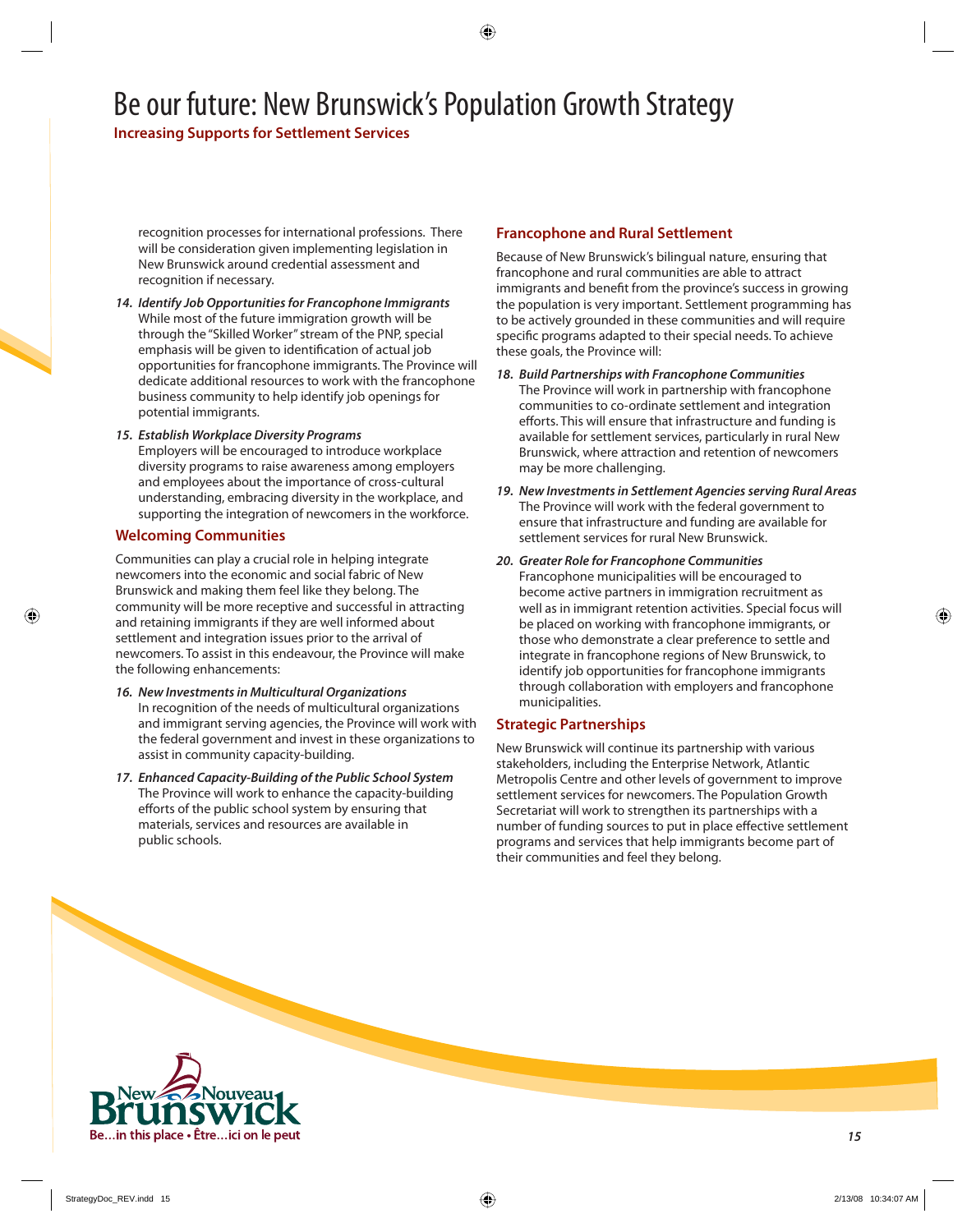**Promoting Diversity and Multiculturalism**

In 1971, Canada became the first country in the world to adopt an official multiculturalism policy. In the mid 1980s, the Province of New Brunswick established its own Multiculturalism policy, a Multicultural Grants Program, and a Ministerial Advisory Committee on Multiculturalism. By recognizing multiculturalism and promoting Canadian identity, New Brunswickers of all cultures will have the opportunity to contribute to the common goal of equality, sharing social justice and self-sufficiency.

New Brunswick's multicultural nature will become even more of an asset for the province in an emerging global economy. Some New Brunswick companies have already recognized these benefits and are drawing on the cultural diversity of their workforce to obtain the language and the cultural skills needed to be successful and competitive in the international marketplace.

The Population Growth Secretariat will review its multicultural policies and programs to ensure they remain relevant to New Brunswickers and further advance the work which began in the 1970s. As part of this process, the Province will:

- *21. Review and Update the New Brunswick Multiculturalism Policy* Existing policy will be reviewed to ensure it includes evolving issues around settlement, multiculturalism, human rights and security.
- *22. Promote an Inclusive Society*

The Province will promote an inclusive society built on cross-cultural understanding and civic participation.

*23. Provide Advice on Multicultural Issues*

Leadership and policy advice will be provided governmentwide on multicultural policies and related issues, including integration.

*24. Promote Multiculturalism in Schools* Multiculturalism will be promoted in the province's public school system by making it part of the curriculum.

*25. Public Awareness and Education*

The Province will engage the community and the general public in informed dialogue and sustained action to combat racism. There will be an emphasis placed on public awareness and cross-cultural understanding within the community using various media outlets and engaging the community in public discourse. The Province will work with various provincial and federal departments, including the Human Rights Commission, on the implementation of Canada's Action Plan Against Racism.

#### *26. Conduct Joint Research Projects*

Government will partner with the Atlantic Metropolis Centre, Atlantic Population Table, educational institutions, multicultural and ethno-cultural organizations and provincial and federal departments on research related to multiculturalism, diversity and related issues.

*27. Further Investments in the Multicultural Grants Program* The Province will increase annual funding available under the Multicultural Grants Program and conduct an evaluation of the program.

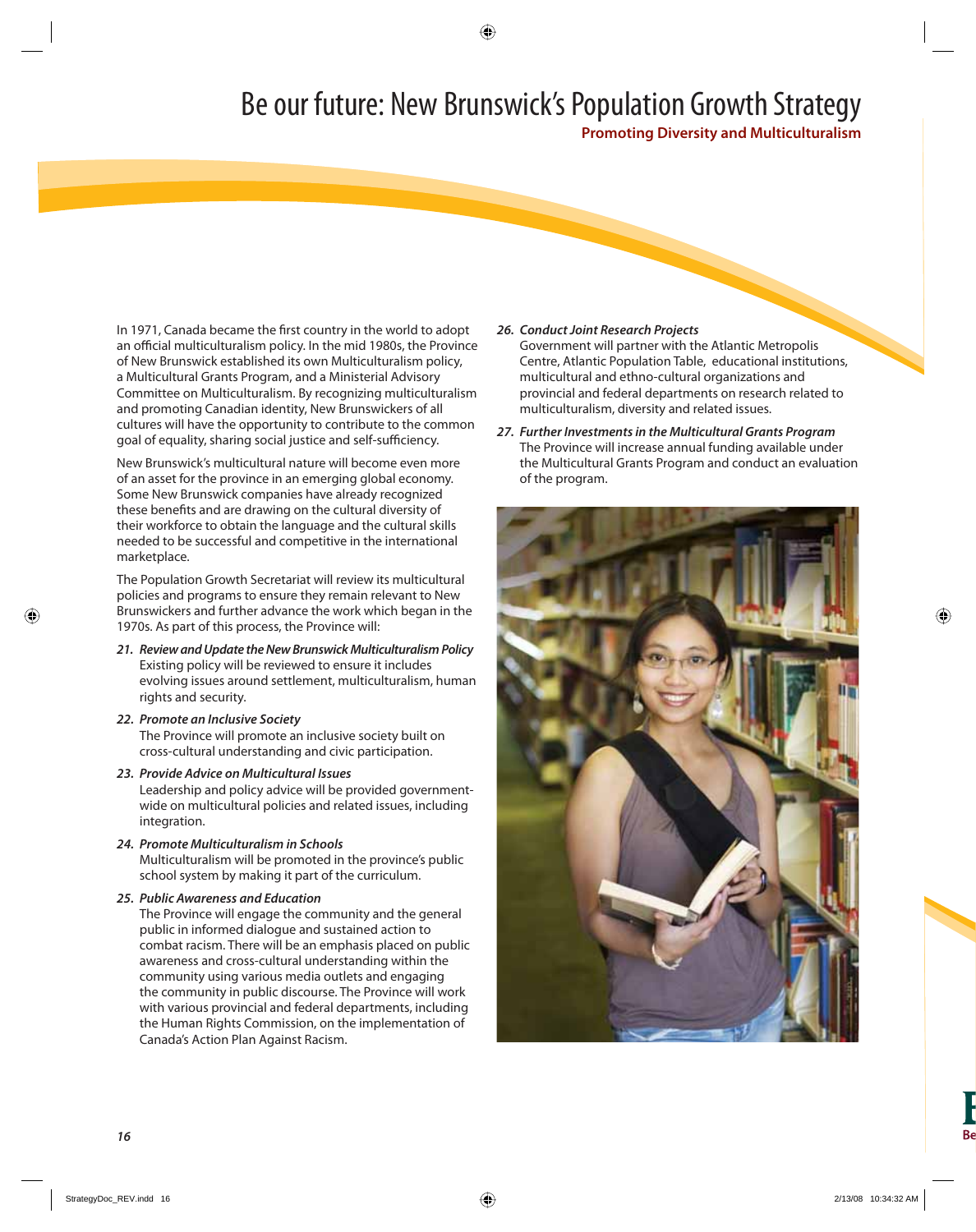**Retaining Youth through Engagement and Developing Linkages**

One of the most significant challenges facing New Brunswick's population decline is that a growing number of the province's bright, skilled young residents are leaving the province through inter-provincial migration. This is the generation that has the greatest potential to stimulate future prosperity, raise young families, and lead the province into self-sufficiency.

The issue of youth out-migration is not a new phenomenon for New Brunswick or many other North American jurisdictions. It is virtually impossible to completely eliminate youth out-migration, but opportunities exist to reduce it. Government, industry, educational institutions and communities must work together to ensure youth are aware of the career opportunities and chances to be successful in New Brunswick as well as the social and economic benefits of being and living in their home province.

The key to retaining young New Brunswickers is to instil in them a sense of belonging and pride in their community while giving them access to quality education, an opportunity for meaningful careers in their field of study and income security. Government and community both have key roles to play in setting direction and in helping coordinate meaningful youth engagement. Through the Population Growth Secretariat, the Government of New Brunswick will lead the process of removing barriers and supporting the contributions of young New Brunswickers.

To retain as many youth as possible, the Province will:

#### *28. Convene a Provincial Youth Summit in 2008*

In partnership with the New Brunswick Advisory Council on Youth, and with the active participation of the premier, key cabinet ministers, community leaders and employers.

- a. This summit will help mobilize efforts to enable New Brunswick youth to identify challenges and become full participants in the decisions and opportunities affecting them, their communities and their province.
- b. As a result of the summit, a youth-driven action plan will be developed to inform government and communities on future policy and program direction that will retain young people in the province.
- c. Various electronic communication tools and technology will be used to support meaningful engagement and sustained linkages between youth and the community.

#### *29. Establish a "Culture of Apprenticeship"*  By increasing accessibility to career connection pathways,

including co-op programs, for all high school and postsecondary students, this will help build on commitments made in the provincial Department of Education's action plan: When kids come first. It is also consistent with the spirit of the recommendations contained in the Commission on Post-Secondary Education in New Brunswick's report: Advantage New Brunswick – A Province Reaches to Fulfill its Destiny. A culture of apprenticeship will be nurtured and additional innovative models based on experiential and service learning opportunities will also be explored. The focus will be to develop strong ties between youth and their communities while ensuring that New Brunswick's current and future labour market needs can be met.

#### *30. Promote Transitions-to-Work initiatives*

We will work to increase the availability, and raise awareness, of a range of transitions-to-work opportunities to New Brunswick's post-secondary students, allowing them to take advantage of practical learning opportunities to gain much-needed work experience in their chosen area of study, helping them be successful by creating linkages with future employers and bridging their introduction to the workforce.

#### *31. Enhance Community Capacity-Building Efforts*

By working directly with communities and provincial networks to build capacity and share best practices in the field of retaining and engaging youth, we will help stem outmigration. The Province will work to advance understanding of best practices and share knowledge and lessons learned in the area of youth retention and meaningful engagement.

#### *32. Establish a Sustainable Youth Strategy*

This initiative will be directed at increasing the capacity of communities and networks to be welcoming and dynamic and develop, strengthen and/or expand their efforts to meaningfully engage and retain youth in the province.

#### *33. Seek Opportunities for Joint Projects*

We will work with federal/provincial and Pan-Atlantic partners to build collaboration in support of relevant research projects that will help direct and inform the development and delivery of effective retention practices.

#### **Financial Assistance for Post-Secondary Students**

The issue of student financial assistance was addressed in the Commission on Post-Secondary Education in New Brunswick's report: Advantage New Brunswick – A Province Reaches to Fulfill its Destiny.

A modern student financial assistance program will be dealt with as part of government's response to this aforementioned report. The Population Growth Secretariat will continue to be a strong voice on this issue.

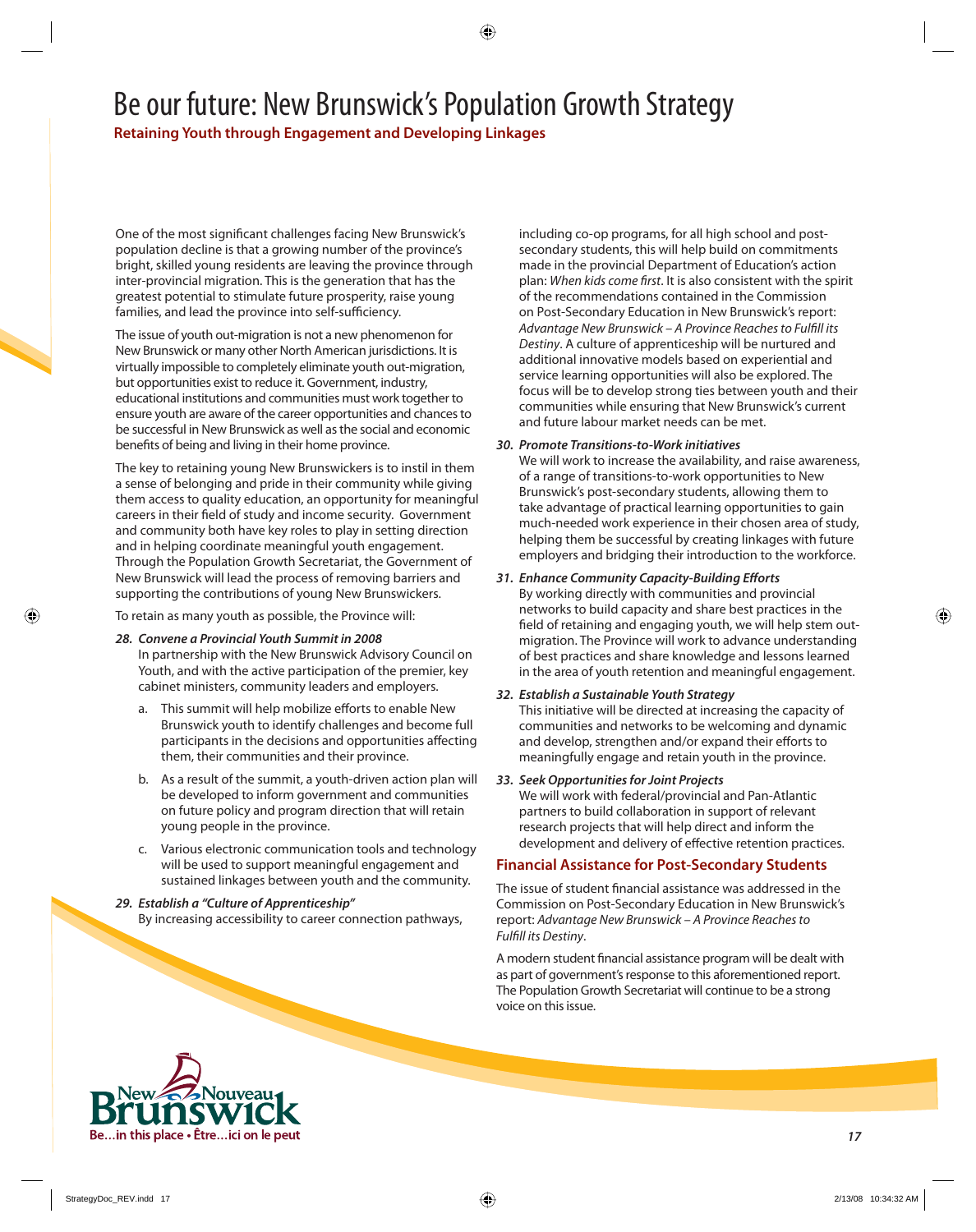**Repatriating former New Brunswickers**

Repatriation represents a key component of the government's strategy to help reverse declining population and ensure a healthy, self-sufficient future for New Brunswick.

The Population Growth Secretariat's Repatriation Branch's primary function is to facilitate the return of New Brunswickers to the province in addition to welcoming people from other parts of Canada and the world. It will accomplish this by matching people currently living elsewhere with employment opportunities here in New Brunswick. Much of the branch's success will depend on its ability to build strategic partnerships. It needs to collaborate with employers, industry associations, other departments, non-governmental organizations, postsecondary institutions, alumni associations and various other entities that can support the secretariat's repatriation efforts from both employer and employee perspectives.

Some existing tools that can be used to this end include the Population Growth Secretariat's website and the NBjobs.ca website. The latter will continue to be promoted as the website of choice to identify career opportunities in the province. For the Repatriation Branch to succeed in proactively connecting expatriates with opportunities that exist here in New Brunswick, it will be necessary to pursue the following strategic goals:

#### *34. Facilitate the connection of former New Brunswickers with employment opportunities*

The Province will undertake a review of current labour exchange mechanisms with a view to support the expansion of private sector services dedicated to matching individuals looking for work to employers seeking to hire employees. Particular emphasis will be placed on matching prospective employees currently working outside the province with job opportunities in New Brunswick.

By working closely with employers to help them find workers for positions they cannot fill locally, this will help employers sustain and grow their businesses. To be successful, it will require strong relationships with individual employers, timely labour market information and an accurate inventory of suitable candidates.

#### *35. Develop Strategic Partnerships*

Strategic partnerships will be established and fostered with former New Brunswickers through various networks, including alumni associations, New Brunswick ambassadors, community groups and outreach efforts, as well as through relationships with companies, industry associations, other government departments, non-governmental organizations and regional bodies. This will help gauge labour market needs and co-ordinate repatriation efforts.

#### *36. Use Technology to Enhance Communication*

The Province will improve its ability to communicate and share information with its clientele and strategic partners. This involves using various tools and technology that will improve the branch's ability to track, support and tailor its repatriation efforts. Examples include NB-branded e-mail and an e-mailing list. The secretariat's website will be used as a tool to communicate and share information with its clientele and partners. It will continue to promote NBjobs. ca as the website of choice for matching expatriates seeking to return and the place to be informed about employment opportunities in New Brunswick

#### *37. Recruitment Missions*

The Province will reach out to prospective employees by continuing to plan and participate in outreach trips with New Brunswick employers and municipalities to bring career opportunities based in the province to expatriates currently living in other parts of Canada. The trips will be a dynamic way to continue to spread the word that New Brunswick is the place to be.

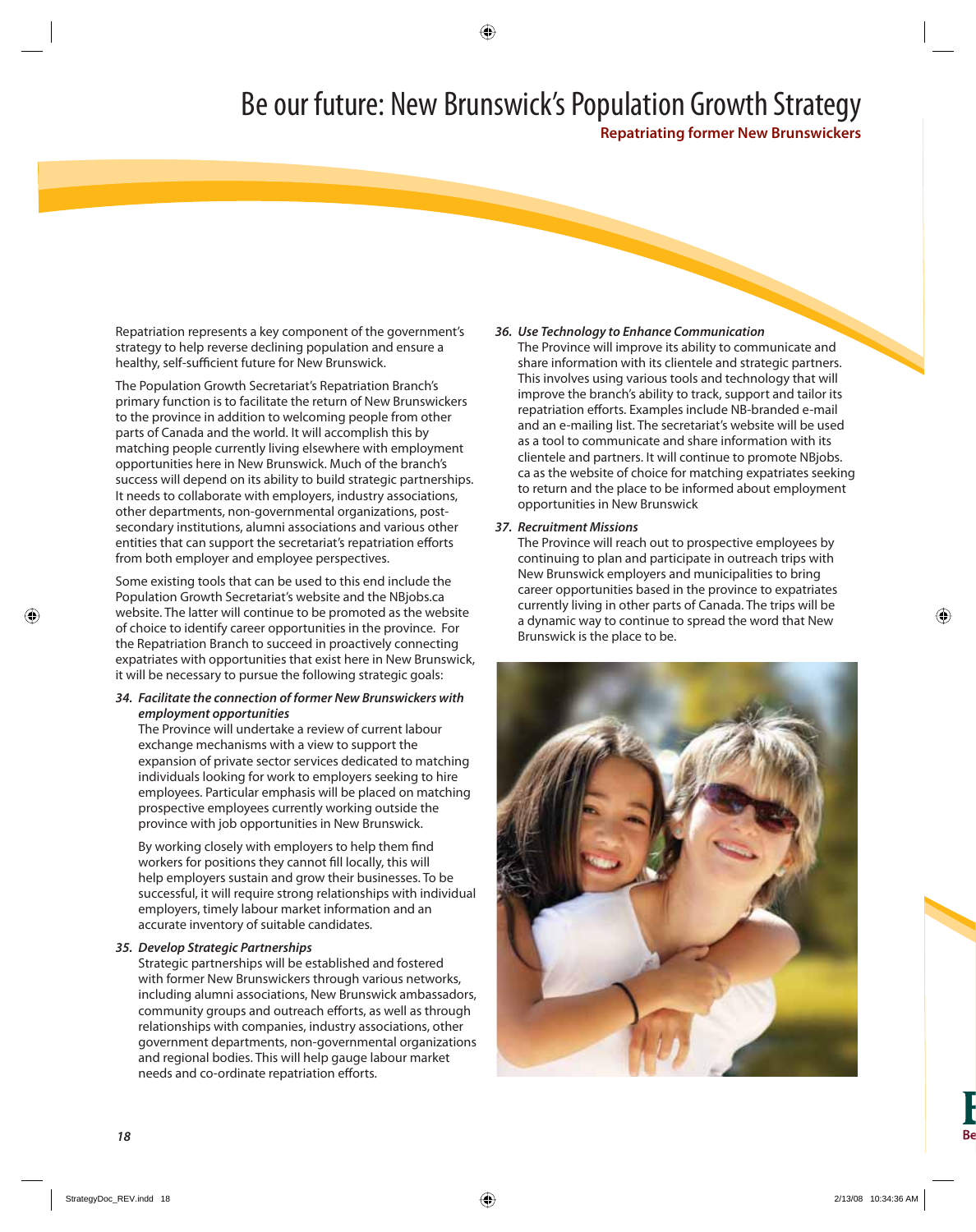**Adopting Family-Friendly Policies**

The face of today's labour force has changed significantly over the past few decades. Two earner parents are the norm, rather than the exception. Balancing work and family has become a major issue for most families in New Brunswick. A critical piece to maximizing New Brunswick's potential for long-term population growth and self-sufficiency will be to ensure the province is family-friendly.

Government and its key stakeholders can set the right conditions to encourage the growth of New Brunswick families while increasing the labour force participation rate. Over time, this will require implementing a combination of measures. These include ensuring parents have access to adequate income security, flexible parental benefits, the availability of affordable and quality child care services to support family realities, and adequate social supports for maintaining a healthy workfamily balance.

Providing assistance to parents helps support New Brunswick's self-sufficiency agenda while at the same time providing an environment where childbearing and childrearing are not detrimental to the economic health of today's families. Providing this type of environment will also make New Brunswick the place to be successful for young immigrants and people completing post-secondary studies and looking for a good place to settle down and start a family.



A range of key initiatives are already underway in New Brunswick. Some promising practices have been implemented in a variety of sectors and communities across the province. There is a need to continue to strategically invest in these areas to meet the challenges and opportunities ahead. Government cannot do it alone – it must be a collaborative effort with business, labour and non-profit stakeholders.

The introduction of new family-friendly initiatives will solidify New Brunswick's transformation into a strong, modern society. It will showcase New Brunswick as the small province with a "large family" vision – one that values work-family balance while welcoming diversity and embracing each and every family, large and small.

To that end, the Province will:

*38. Continue Investments in Quality Child Care* 

Consistent with recommendations of the Self-Sufficiency Task Force, we will continue making strategic investments in child care. This will include incentives for increasing the number of both rural and urban child care spaces, greater financial assistance to licensed child care facilities and increased financial supports to parents.

*39. Work toward a Modern Maternity/Parental Insurance Program for Canada*

Recognizing current labour market realities and the needs of parents, the Province will work with the federal government to develop a modernized maternity/parental insurance program that offers realistic and appropriate wage replacement and allows self-employed individuals to opt into the program.

*40. Encourage New Brunswick Employers to Incorporate Family-Friendly Workplace Practices*

Employers will be encouraged to adopt family-friendly measures within their employee recruitment and retention strategies addressing, among others, flexible work arrangements, the needs of mature workers wishing to remain engaged in the workplace, improved parental/family leave benefits, and work-site child care services, particularly where shift work takes place.

*41. Explore Opportunities for New and Innovative Family-Friendly Practices* 

The Province will explore opportunities for new and innovative family- friendly practices to have the New Brunswick Public Service be a model family-friendly workplace in New Brunswick. This will help realize the objective of becoming an employer of choice, to renew the public service and to attract young people to its ranks.

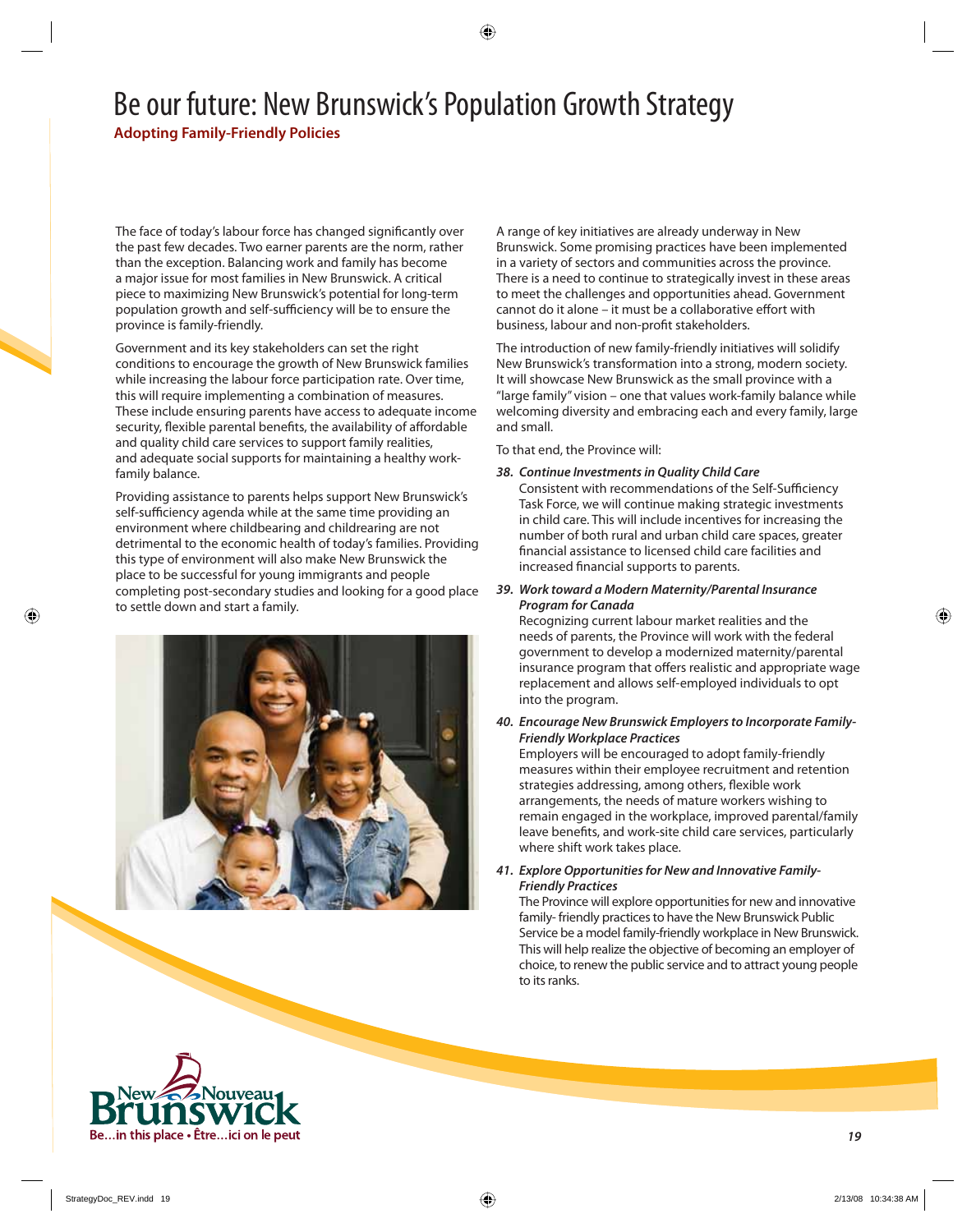**Marketing New Brunswick to the World**

#### **Putting Our Best Foot Forward**

The government will use innovative marketing to achieve its population growth goals by tailoring its approaches to the groups it wants to reach. Some of these target audiences now live in New Brunswick, such as high school and post-secondary graduates, family members of expatriates, and the general public. Marketing campaigns will make New Brunswickers understand why population growth is imperative to the Province achieving its self-sufficiency goals. The public will be encouraged to be welcoming to newcomers.

The Province will reach out to people outside the province, whether in other regions of Canada, or prospective residents and immigrants to Canada who may be attracted to New Brunswick.

There is evidence to suggest the general public does not fully understand New Brunswick's changing demographics and their effects. It is important that the public and stakeholders appreciate what contributes to the changing demographics, the need for an immediate and sustained response, and the specific benefits that will come with population growth. Marketing efforts must clearly communicate the problems and challenges of depopulation as they relate to New Brunswick's society, economy and culture. To embrace population growth efforts, the public must be able to make a clear link between population growth and the province's ability to become self-sufficient by 2026. The following measures will be undertaken:

#### *42. Building Awareness*

We will communicate and build public awareness of the implications of population decline and the importance of efforts to combat depopulation and its link to self-sufficiency.

#### *43. Market New Brunswick to the World*

Consistent with the Province's new branding effort, we will promote and market New Brunswick as a place to be yourself, belong and be better.